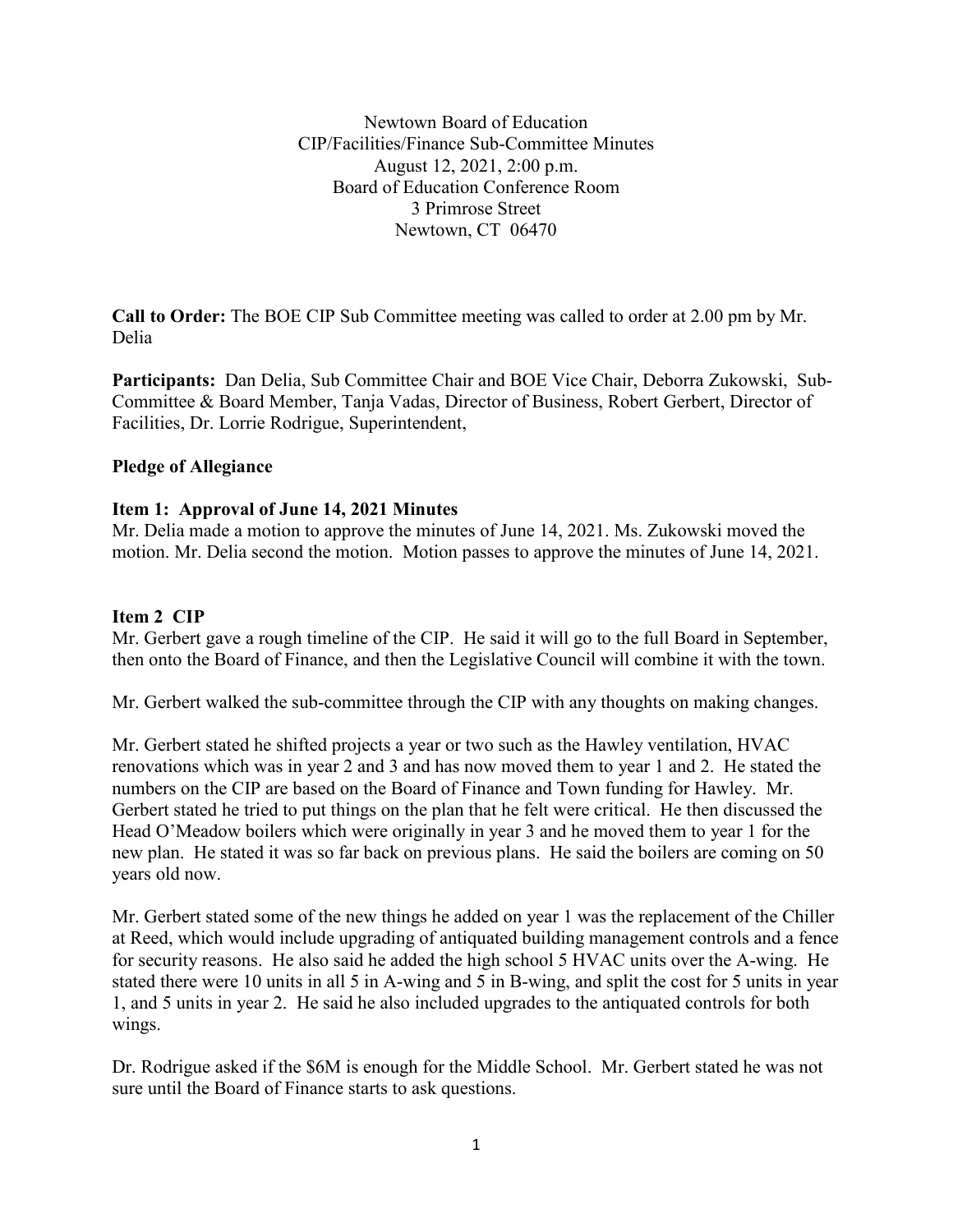Dr. Rodrigue asked if he spoke with Building & Site. Mr. Gerbert stated he did speak with Mr. Adriani in which he told Mr. Gerbert he was pleased to see the High School projects listed and also made a recommendation for Middle Gate to add some renovations for the bathrooms and also the pool unit at the high school which both are in year 5.

Ms. Zukowski stated we know Hawley is a smaller school and with no ventilation in the 21 section, the cost is going to be \$8M. She then asked if the \$6M dollar made sense for the Middle School.

Mr. Gerbert stated it is hard to know until we get in there. He said if you look at the C-wing at the Middle school it is two stories and a flat roof and should be straight forward, similar to the 48 wing at Hawley. The driving cost for Hawley is the 21 wing.

Dr. Rodrigue asked the question how does anyone really know the cost. Mr. Gerbert stated until we get closer we don't know. She stated she is concerned about having a wrong number.

Ms. Zukowski stated we know that the hazardous waste has been taken care of at the Middle School, but wanted to know if there was going to be hazardous waste at the Hawley school. Mr. Gerbert stated he did not know until a thorough survey was completed.

Dr. Rodrigue stated by rights we could say the costs could be as much as Hawley 4 years down the road.

Mr. Gerbert stated potentially yes.

Dr. Rodrigue asked what is the harm in bumping up the number to where Hawley is. She said she would rather come in with a lower cost than a higher cost.

Ms. Zukowski asked is this is the same effort per square feet.

Mr. Gerbert state no, he thought the Middle school should be a lot easier and there is already some infrastructure that is there.

Ms. Zukowski stated it may be bigger but it will be easier which is why \$8M is more comfortable.

Mr. Delia stated then we will bump up the Middle School project to \$8M and asked Mr. Gerbert to add a footnote that states *we are using this number similar to the Hawley project as our estimate as we get closer to the project the cost will fluctuate.*

Ms. Zukowski asked about the replacement windows in year 9 for the High School and how it would influence the HVAC projected in year 2 for the B-wing. Mr. Gerbert stated he said the window units are so big that it would not make much of a difference.

Mr. Delia asked about the \$50K in year 7 for the design. He recommended combining year 9 of the \$400K and year 7 of the design to \$450K in year 7. He though it would fit better in year 7 since we only have the \$1M budgeted for that year.

Mr. Delia also recommended to change the \$150K for Middle Gate in year 7 to \$200K as a placeholder since the cutoff is \$200K for CIP projects. He also mentioned about the \$100K in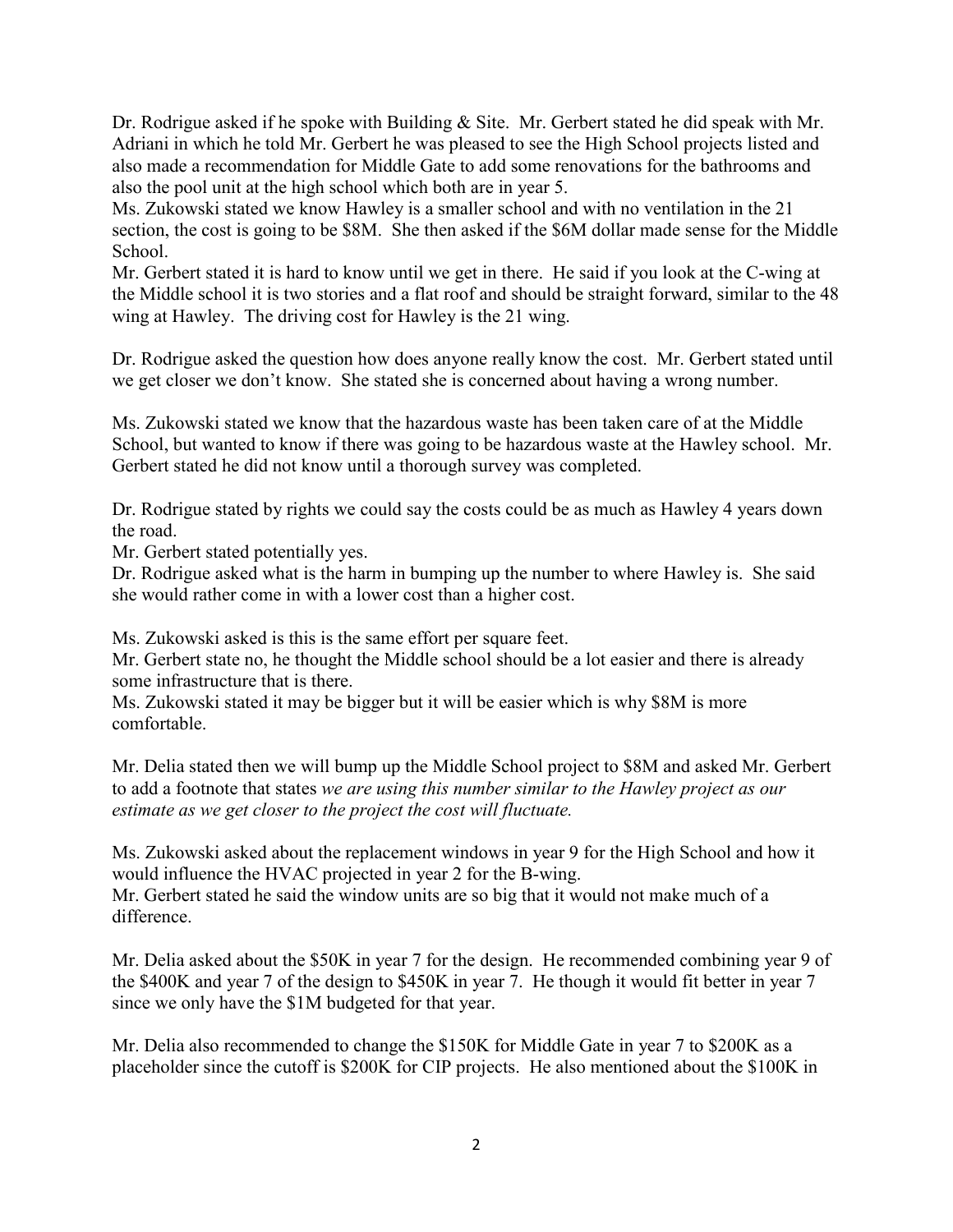year 4 for the Middle Gate replacement design. He stated we should just combine the \$1M in year 5 with the \$100K and call it Design and Replacement for \$1.1M in year 5 for Middle Gate.

Mr. Delia asked about moving up the Reed Intermediate paving and also asked if it makes sense to do all of the paving at the same time.

Mr. Gerbert stated the more you do the more you get a bulk discount, but it might be unrealistic to pave every lot in a single summer.

Ms. Zukowski asked about the middle school paving that was included in the budget, and asked if that was going to be included in this CIP. Mr. Gerbert stated that this would be included in year 6 for the middle school and he would pull that project out of the operating project list.

Ms. Zukowski asked a question for thought on what was considered town expense and what was considered school district expense. She stated the town owns the building and the town should be providing viable, livable, workable buildings and wondered whether the parking lot could be part of that. If the parking lot is posing a safety hazard to our students and staff should it be listed as a town expense or a district expense. Who's responsibility is it.

Mr. Delia stated he thinks this could be a town expense and thought that it is bonded through the town. He also stated this does not even show up on our budget. He further stated he has concerns as we are maintaining the buildings and if it becomes a town maintenance project than it could be a concern that things might not be done in a timely manner.

Mr. Delia asked the sub-committee if everyone was satisfied with the changes to be made to the CIP for moving this forward to the full board.

Ms. Zukowski asked if some of these projects are going to be bringing a year to year improvement in costs and do we have that information available for savings.

Mr. Gerbert said not yet. Some of these are rebate eligible such as the Reed chiller, and the two HVAC jobs for the high school. He said he could look at the structure that Eversource has and put a ball park number to it. He also stated the HVAC will be running more efficient so we will be saving on operating costs and we will also save on maintenance costs, especially at the high school.

The sub-committee agreed to make the discussed changes and present the CIP to the full Board on August  $24^{\text{th}}$ .

## **Item 3 End of Year Financials**

Mrs. Vadas presented the financial for the end-of year and stated we did end with a positive balance of \$27,238 and will recommend this be added to the Non-Lapsing Account at the next board meeting. She said there was not to many changes from the prior months. She said the difference was about \$13,281. She then went through the larger changes that occurred.

Salary accounts had one major change that has not happened before. She stated the lunch program was in the negative so we had to take the cafeteria bookkeepers salary and since the Board was in a position to fund the secretary salary it was charged to that account. We have about \$70K in the lunch program now which consists of students' deposits so we cannot touch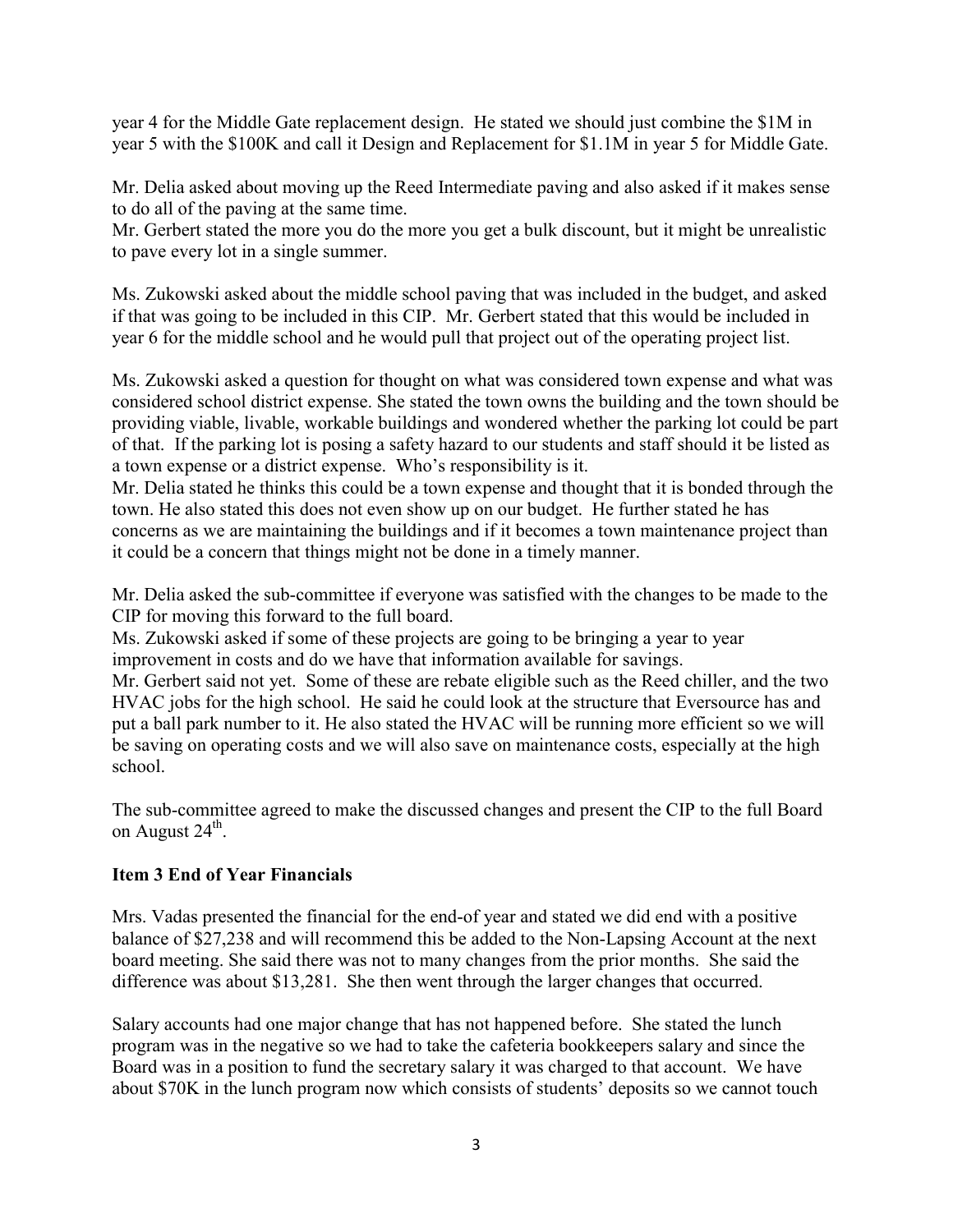that money. Mrs. Vadas stated the cafeteria bookkeepers salary has always been charged to the lunch program and this has not happened in the past.

For Benefits there was not much change. There were additional FICA and Medicare costs. The majority of the change was in unemployment. She said we anticipated a larger amount to come through for unemployment costs but it did not.

In Professional services she said our balance changed quite a bit. A lot had to do with Special Education. The speech and hearing and psychological testing were a big part. We had encumbrances set aside of \$45K which are areas that were difficult to anticipate. We released a lot of those encumbrances in June. We also had some attorney fees that did not come to fruition, and staff training we had money that was not used.

Purchased Property Services was another area hard to predict. She stated this is where we capture our emergency repairs. We had a little set aside for that which did not happen. With sewer & water we were holding \$10K that did not come in.

With Other Purchased Services we moved \$100K from the Special Education Contingency account to cover the tuition. In June there were a lot of encumbrances that were released in tuition. Mrs. Vadas stated we release about \$54K in tuition.

Ms. Zukowski asked when you release the encumbrances is it still the case that the \$100K would have been needed for covering the special education

Mrs. Vadas stated we did release the \$54K in June, for out-of-district tuition. Moving the sped contingency account put us to a positive balance of \$20K. We moved the contingency account to cover the deficit in out-of-district tuition, and once encumbrances were liquidated it put us to a positive.

Ms. Zukowski then asked if it would make sense when we are asking for the \$27,238 to be put into the Non-Lapsing account to take the \$20K balance and add it back in to the sped contingency account.

Mrs. Vadas stated we had done that one time in the past but she stated she did not know the history of why. She stated she thought that was more of a Board decision and discussion.

Ms. Zukowski stated her understanding was that when you pre-designate something you then don't have to go through the hoops to have it approved at a later time and then it could be used to build a cushion for special education.

Mrs. Vadas stated we have \$63K in there now and if we add the \$27,238 that would bump it up and we always add the \$100K in the contingency in our budget.

Dr. Rodrigue stated this would mean a board approval.

Dr. Rodrigue also said we have about \$200K in the non-lapsing now.

Mr. Delia suggested to Ms. Zukowski to make the motion at the board meeting.

Ms. Zukowski stated she believes that the resolution states that if it is unused then it should be designated as special education.

The conversation then went to property and the equipment line.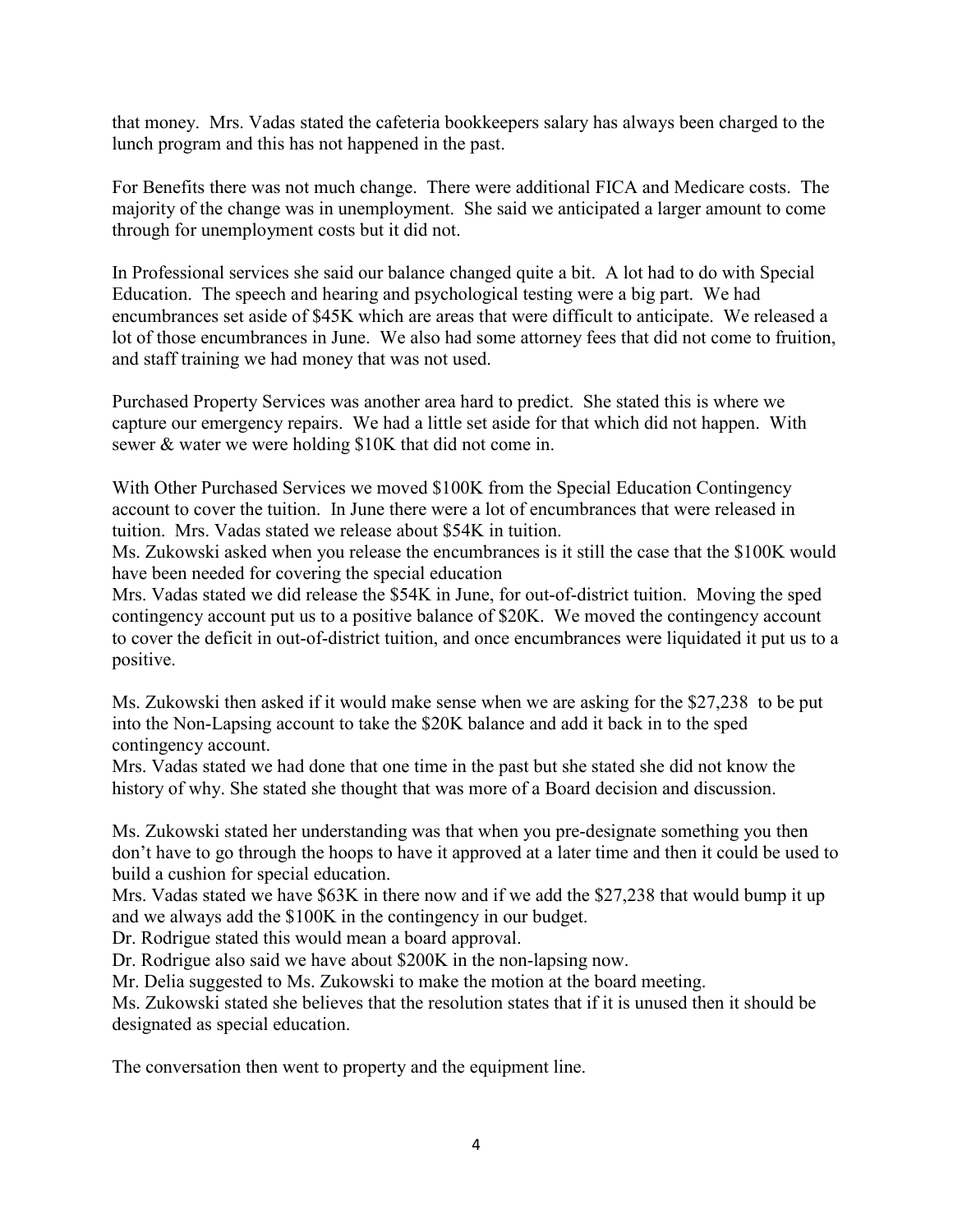Mrs. Vadas stated we were able to initiate an upgrade to our phone lines to be in-line with the town. She said we will implement our upgrade now and we have signed into a 5-year contract with Total Communications. She said the contract will be less than the past or the annual cost and we will be paying about \$30K vs \$34K for the next 5 years. We were also able to purchase the new POS (Point of Sale) equipment for the lunch program. She stated the total change in our equipment line was about \$75K.

She asked the sub-committee if there were any questions regarding the accounts.

Mr. Delia asked about the transportation surplus.

Mrs. Vadas stated we did have a \$145K carryover credit over the prior year. She stated we paid EdAdvance for runs that did not happen due to COVID. We also had \$32K in savings due to less days with All-Star.

Mr. Delia asked about plant supplies and asked if that was due to cleaning. Mr. Gerbert stated that was due to PPE. Mr. Gerbert stated we have a good stockpile at our warehouse.

Mrs. Vadas went on to discuss the COVID expenses.

Mrs. Zukowski stated she was concerned about the question coming up of if we ended up spending more than \$2M on COVID expenses and what we got in terms of financial offset was \$1M then where did that other \$1M come from.

Mrs. Vadas talked about the broad bucket of identifiable categories of saving offsets that were related to COVID.

Dr. Rodrigue stated she appreciated the question Ms. Zukowski asked as that will come up and we need to legitimize that dollar. She said the savings were mainly COVID savings that would not have happen if we did not have a pandemic.

Dr. Rodrigue stated it should be generally known what is part of the savings number. She said even if we can identify in a broader sense where these savings offset numbers come from.

The discussion continued as to how to include this information.

# **Public Participation:**

None

#### **Adjournment:**

Mr. Delia made a motion to adjourn the meeting. Mrs. Zukowski moved the motion. Mr. Delia second the motion. The meeting was adjourned at 3:25 pm.

Respectfully Submitted, Joanne Morris THESE ARE DRAFT MINUTES AND ARE SUBJECT TO THE APPROVAL OF THE BOE CIP/CFF SUB COMMITTEE.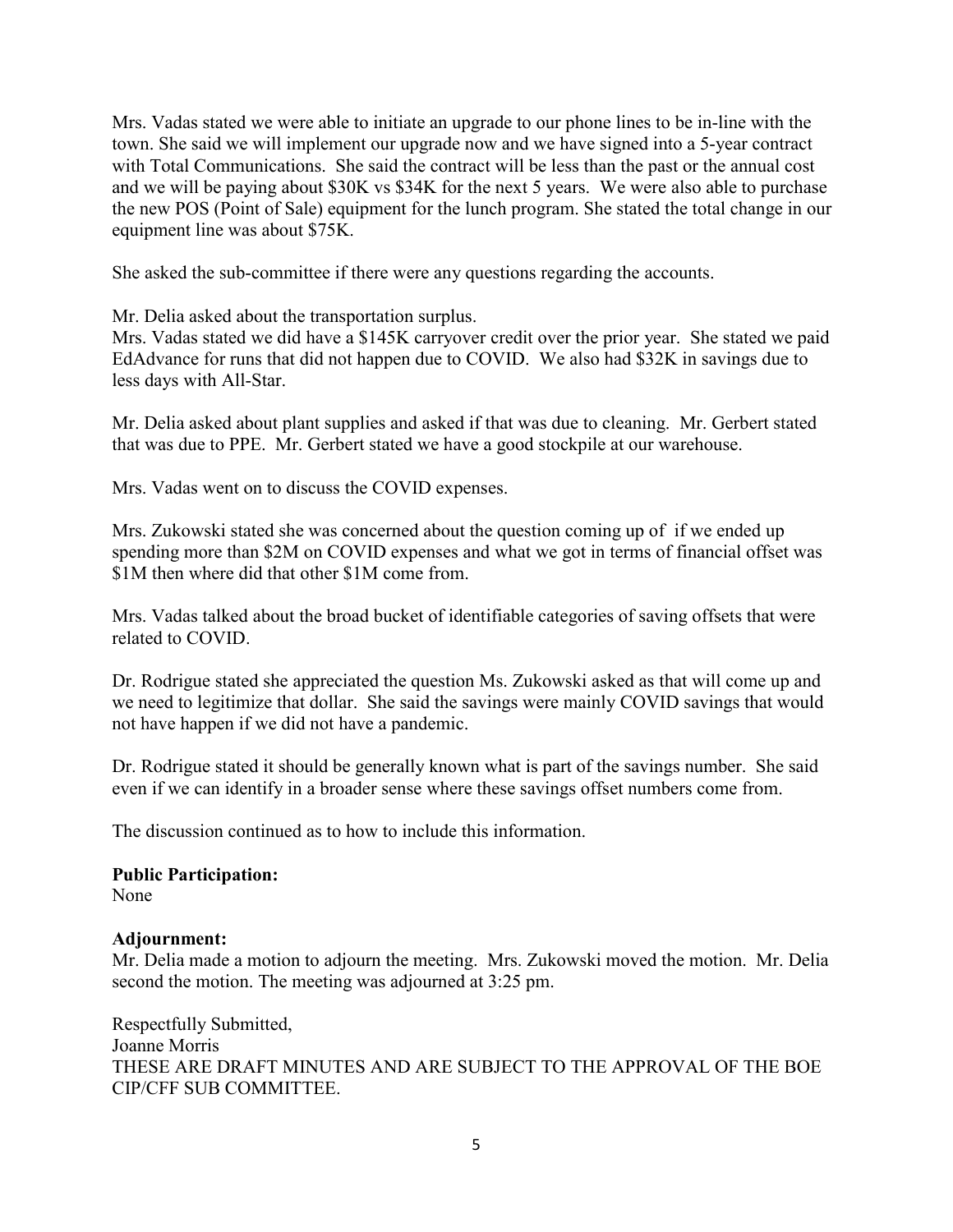Newtown Board of Education Virtual Meeting CIP/Facilities/Finance Sub-Committee Minutes June 14, 2021, 5:30 p.m.

**Call to Order:** The BOE CIP Sub Committee meeting was called to order at 2.00 pm by Mr. Delia

**Participants:** Dan Delia, Sub Committee Chair and BOE Vice Chair, Deborra Zukowski, Sub-Committee & Board Member, Tanja Vadas, Director of Business, Robert Gerbert, Director of Facilities, Dr. Lorrie Rodrigue, Superintendent, Dr. Michelle Ku, Chair, Board of Education

## **Pledge of Allegiance**

## **Item 1: Approval of May 13, 2021 Minutes**

This item was moved to the end of the meeting

## **Item 2 Hawley Project Discussion**

Mr. Delia stated he invited Allen Adriani and Gordon Johnson from the Public Building & Site Commission but they did not attend.

Mr. Delia asked Mr. Gerbert about putting students in temporary classrooms.

Mr. Gerbert stated the estimate from the construction manager, gave 2 cost estimates. The first cost estimate at \$6.2M would include emptying the building of students and staff and would take 9 months of construction. The second estimate was \$7.6M which would be done in 3 different stages and would take 14 months. They would do stages for each of the 21, 48 and 97 sections of the building. He stated there has been talk both ways and over a number of summer breaks. He said with the phasing we could be looking at shuffling students whether it's creating additional space within the building or moving them elsewhere throughout the district.

Mr. Delia asked if the \$6.2M included the rental of a building and all expenses associated with moving an entire student body and staff or, is it just a cost estimate of the construction. Mr. Gerbert thought it only included the construction.

Dr. Rodrigue stated the difference in the two estimates is that the phasing is over a much longer period of time. The \$1.4M dollar difference will raise questions even though it is still under the \$8M that they requested. She also stated she remembers talking about the three phases and that it could never be just one summer, and we would be having to move students around. She then asked Mr. Gerbert about temporarily housing.

Mr. Gerbert said there is nowhere to put something of that magnitude.

Dr. Rodrigue asked if it precludes us from looking at other buildings and their footprint? Mr. Gerbert said it is up to us to figure if these students fit into other schools, he asked the question does one school fit them all, or do we use the Community Center or another facility to help us out.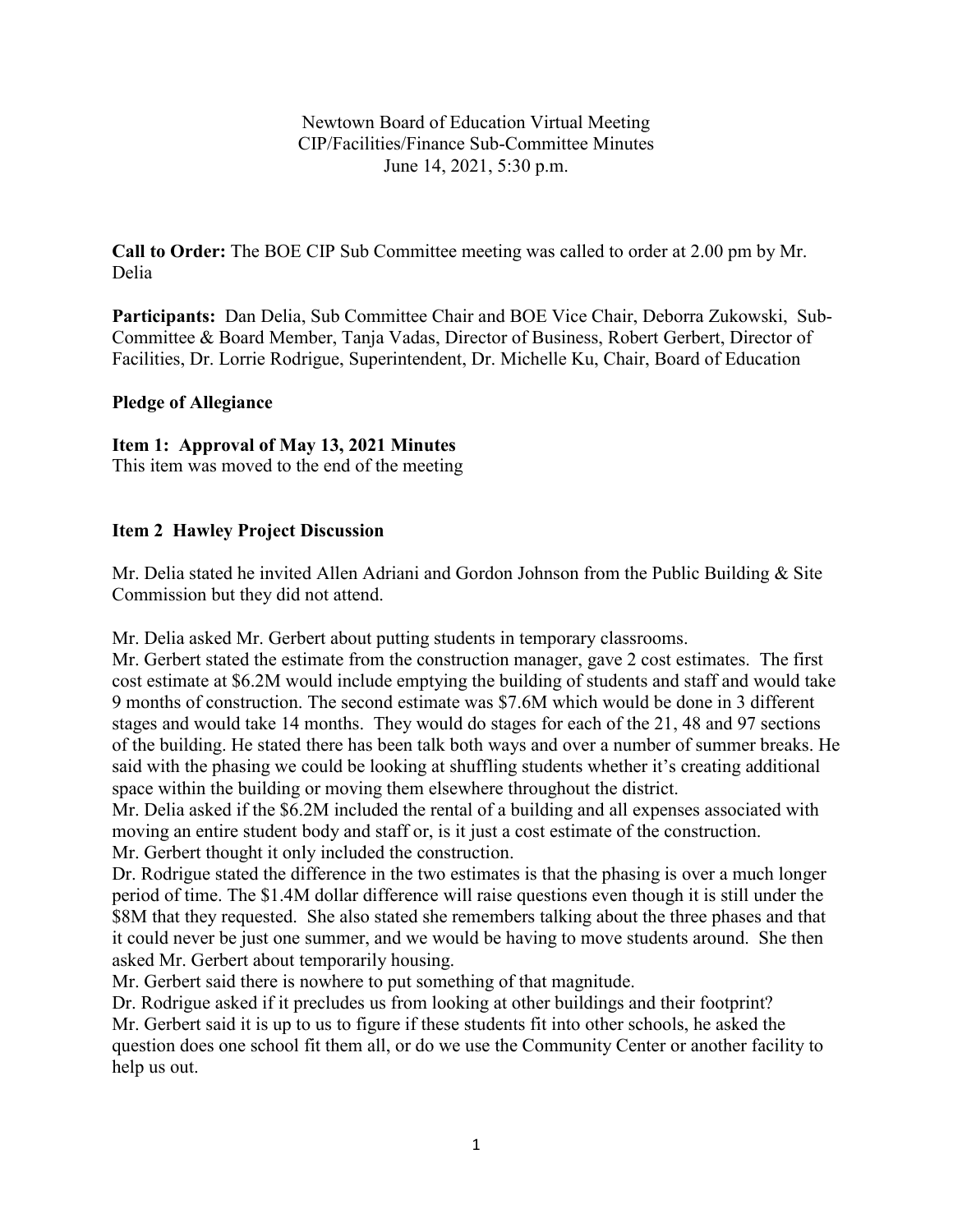Dr. Rodrigue stated for a period of 9 months, she does not know of any other buildings to use. She said the phasing was better and more amendable to what we can get done, unless we have space for portables, but then the \$6.2M goes up. She said Hawley is not going to want their students at the high school for a year. She indicated we could send students out to different buildings but she is not sure that is enough in a 9 month period. It would require a lot of teacher resources. She said she could not imagine who could house that many students, materials, desks. She then asked Mr. Gerbert what was the going rate for a classroom portable.

Mr. Gerbert said he thought maybe \$100K for a classroom.

She said the first estimate could go to \$6.5M and still be lower than \$7.6M.

Mr. Delia stated we would need an actual cost before we discuss this further.

Mr. Gerbert stated there is a lot involved with portables such as site work etc.

Dr. Ku asked what would be the number of classrooms that would need to be displaced if it was the 9 month phase.

Mr. Gerbert stated there are 11 classrooms in the 21 section of Hawley.

Mr. Delia stated that could be \$1M if at \$100K per portable.

Dr. Ku asked about the 48 wing and how many classrooms.

Mr. Gerbert stated again, 11 classrooms.

Mr. Gerbert stated the third phase is the 97 wing and there is not much going on as there is infrastructure already in place. He further said there would be a couple of classrooms that don't have a/c, probably 6 classrooms. That would include only running duct work and not the magnitude of the other two phases.

Mr. Delia said we need to know what is going on and the committee needs to tells us what is going on.

Ms. Zukowski asked how long do we have to decide on which of the two we prefer and do and to figure out what the extraneous costs of moving the students would be.

Mr. Gerbert stated he thought that Dan Rosenthal said they needed a final number by August to put on the ballot by November.

Ms. Zukowski asked how long it would take to get an estimate of the additional cost on the physical space and the disruption to the educational process.

Mrs. Vadas stated we need to think about the transportation aspect of all of this if students are to be moved.

Dr. Rodrigue stated it is going to disrupt Hawley no matter how we look at it. Whether we do it in phases and smaller sections of the bldg, we would still have to continually pull these students out and over a much longer period of time. She said the 14 vs. 9 months we will still have to find space but less space because it will be a portion of the building not the entire bldg. She further said there is a possibility we could take an entire wing of the High School. Dr.

Longobucco has already been thinking if she had to offer that area. Dr. Rodrigue said we would have to see if it is a one-to-one and what else we would need to do. She indicated we might have parents worry because they are at the high school, and also there is alot of psychological pieces we have to think about. She said if we have the space internally, let's do it for the less amount and less disruption and get it done in 9 months.

Mr. Delia was under the impression that it was going to be done over 3 summers.

Dr. Rodrigue thought they said they could get some work done but not all of it.

Mr. Gerbert stated if we did it during the summers there would not be enough time and it could take 5 years.

Dr. Rodrigue thought she remembered something about temporary housing.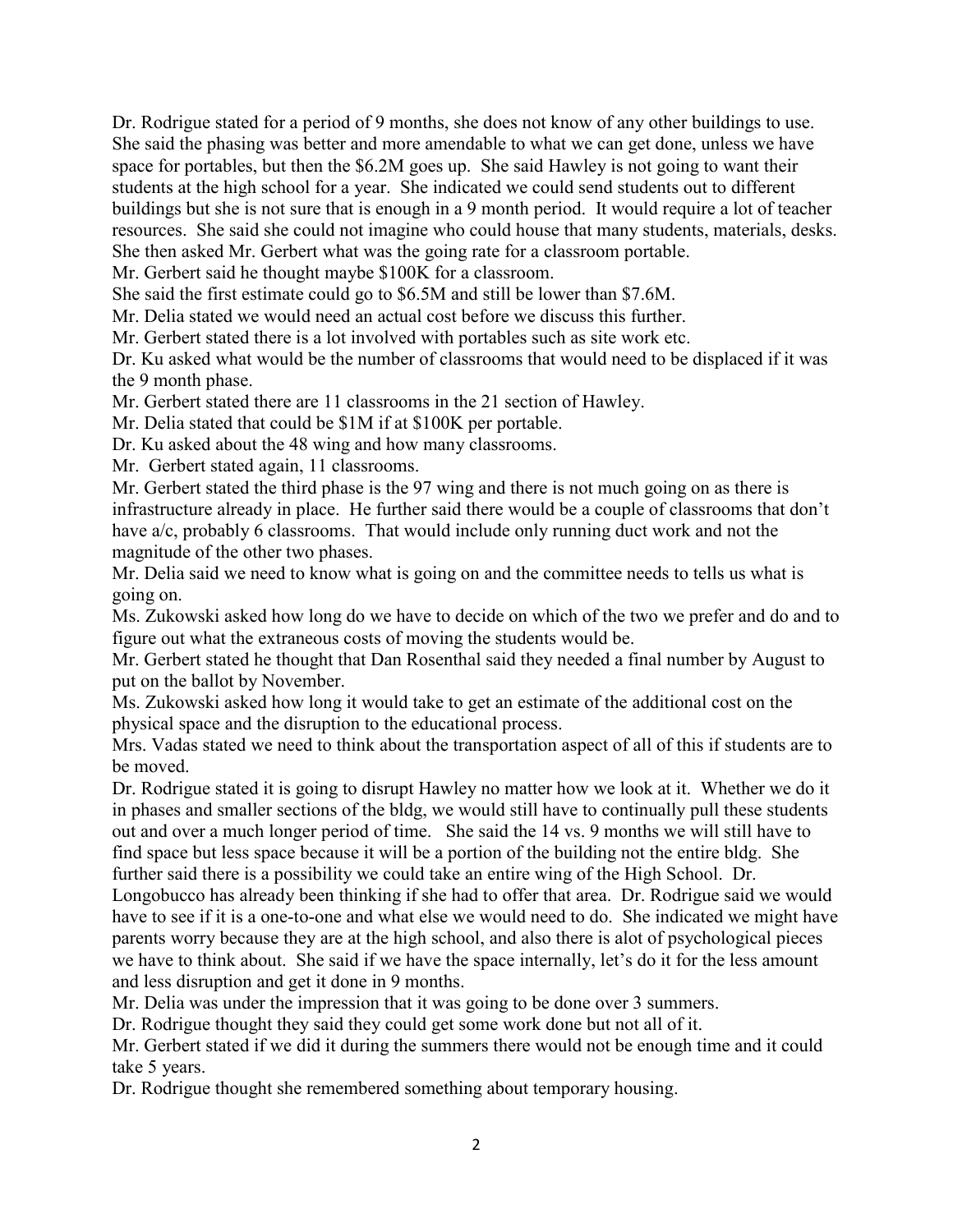Dr. Ku asked if the 14 months would have to be continuous and no break during the school year. Mr. Gerbert stated that would be correct.

Dr. Ku stated she felt like the communication is not where it should be and we are having a conversation within our group and then there is a conversation happening with Public Bldg  $\&$ Site. She said she has reached out and has not gotten a response. She then asked how do we get all together in in the same room to have this conversation.

Mr. Gerbert said we need to decide which route we are going to take and then price it out. Dr Rodrigue stated she thinks we need more information on all of this before we make this decision. She said it's hard for us to say 3 phases or doing it in one unless we truly understand timeline. We have not had any of that explained to us at all.

Mr. Delia suggested maybe we should invite them to a full board meeting to explain to all members what is going on.

Dr. Ku said it was worth to reach out to Dan Rosenthal. Someone needs to bring everyone together and he may be the one to do that. Dr. Ku said she would reach out to him.

Ms. Zukowski stated next Tuesday is the next meeting of Bldg & Site and she will be there to ask more information on the pre-step to the next step to see what information we can get and where their mind set is.

## **Item 3 Financial Report**

## **End of Year Projected Balances**

Mrs. Vadas stated for the month of May we had some large balance changes. But the overall total changes only came to \$117.00. She said the major movers were salaries, purchased property services, supplies, and property and the overall balance decreased from last month by \$2,500. We are looking at a year-end projection of \$13,957.

She further discussed the major movers in detail. Salaries increased by \$90K due to certified salaries. She said the two areas were subs and home bound tutors. We released anticipated funds in the anticipated obligations which increased that balance by \$32K in the certified area; in non-certified there was a total change of \$57K, due to the majority of that coming from educational assistance. She further stated there has been alot of turnover.

She then talked about the increase in balance of \$42K for purchased property services. This was due to bldg & grounds contracted services and water & sewer.

She then stated supplies decreased by \$36K. That account is still above and projected to come in at \$102K

With property there were two E-rate projects that needed to be done. An upgrade for infrastructure of switches at Newtown Middle School, and access points that needed to be upgraded at the High School. The total was about \$90K and was budgeted for but was not encumbered in previous financial statements.

She talked briefly on the COVID expense update which has not changed from the last time. Total expense of just over \$2.7M for all of COVID related expenditures.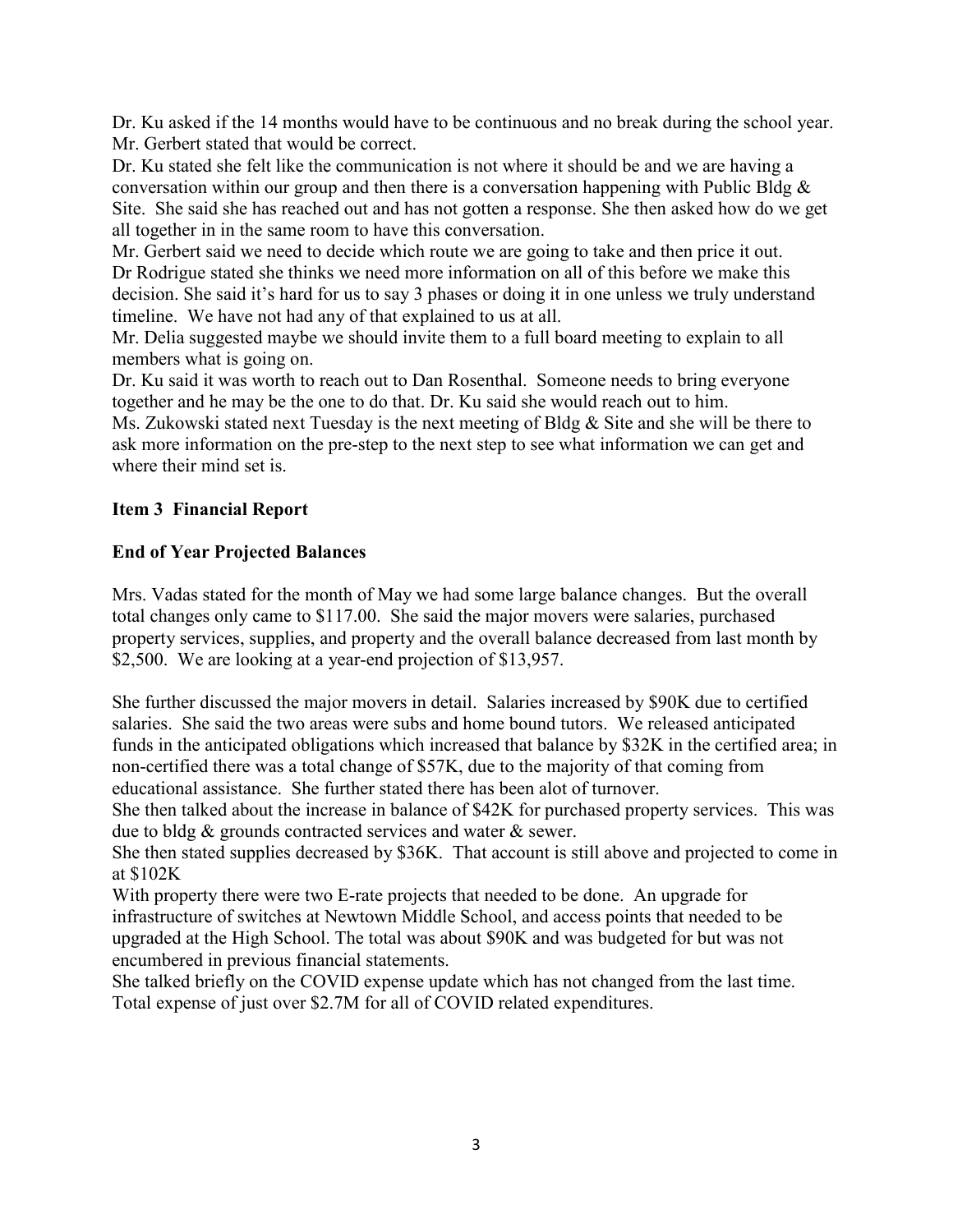## **Transfers**

Mrs. Vadas reviewed the 3 transfers as part of the financial report. The request to move funds from the Paraeducators to cover salaries in the Technology Dept. for the .6 position which was approved by the board this year and added. The request to move \$130K from electricity to textbooks to cover K-5 math program, and the request to move the SpEd Contingency over to the out-of-district tuition to cover those costs.

She talked briefly about the SpEd out-of-district tuition that is currently at a negative \$133K. She then stated the overall SpEd Dept. is ahead by \$366K.

## **Item 4 Transfers Policy**

Mrs. Vadas stated she wanted to get a sense of how transfers should be handled or expected to be handled. She said she is having a hard time figuring out what exactly the policy means. The discussion focused around the wording in the policy and the process of transfers.

Mr. Delia asked if she was talking about transfers that the Director of Business has to make. Mrs. Vadas stated yes.

Mr. Delia stated we should transfer this discussion to the policy committee and have Mrs. Vadas attend. He also stated the Policy is not very supportive of good budget writing for the following year.

Dr. Ku stated she remembers when this policy was revised and was based on the town side and how they managed things and it was viewed thru that perspective. She wants to maintain the idea that the Board of Education does not have one checking account that we turn over to the Town Financial Director to move pieces around as needed. There is a certain amount of checks and balances that are put into this policy that protects us. She said the Board is held accountable at how we spend our money and if we change our mind we do need to be able to say we changed our mind and this is how we want the money spent.

The discussion continued on the transfer process.

Ms. Zukowski asked if it might make sense to reach out to Bob Tait, Town Financial Director, and ask about the high level goal what would justify the approach we have now vs over much more simple and transparent.

Mrs. Vadas stated we initiate transfers in the beginning of the year one time when we first start moving pieces around.

Mr. Delia asked if we can have the policy committee review this policy and ask to invite Mrs. Vadas to attend.

Mrs. Vadas will talk with Bob Tait before attending the policy meeting.

#### **Item 5 Discussion and Recommendation to BOE for Food Service Amendment 2021-2022**

Mrs. Vadas stated the food service amendment is all set for the Board of Education meeting to ask for approval. She stated she is in full support of the amendment. Mr. Delia stated the Committee will support the recommendation.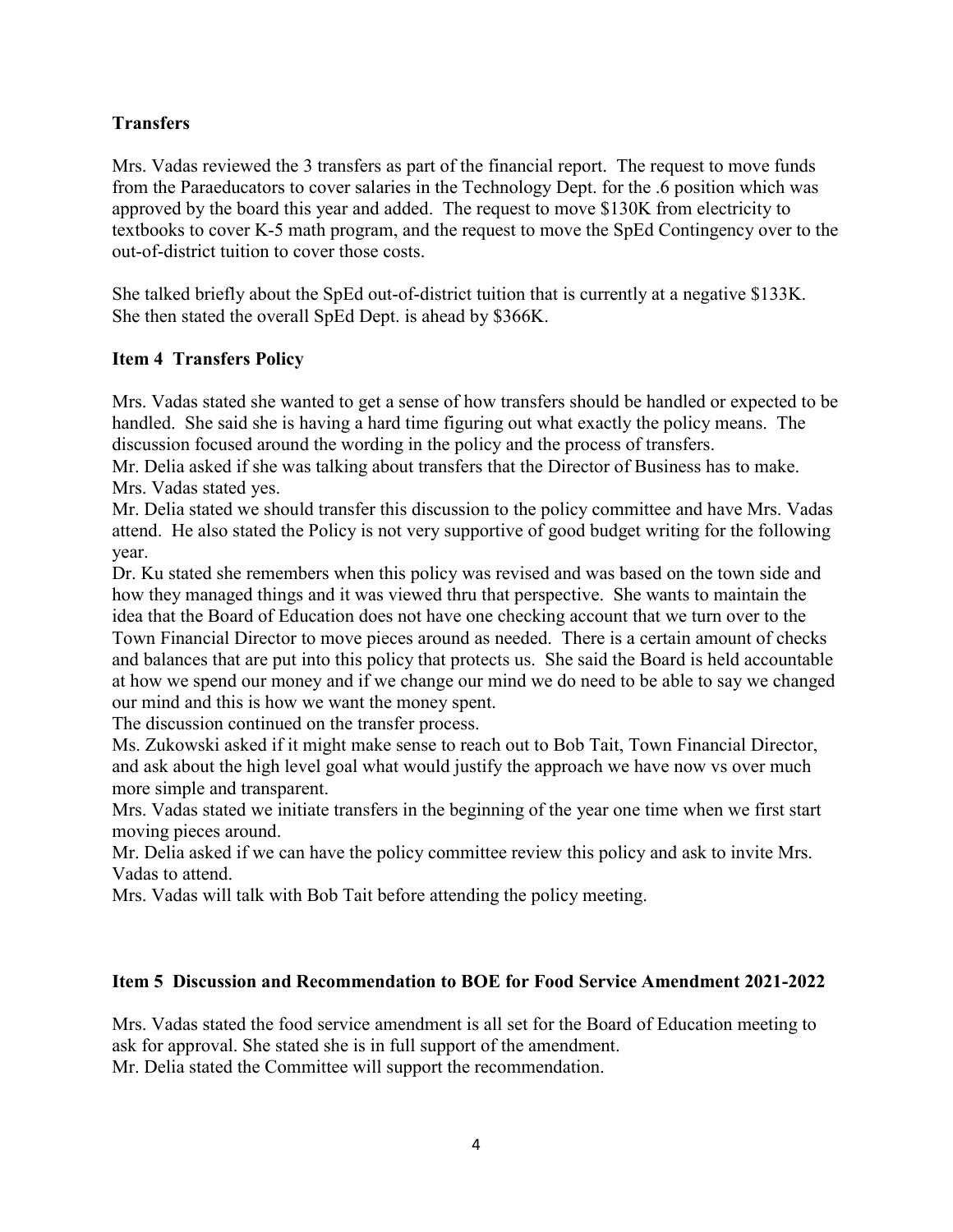**Public Comment**

None

## **Item 1: Approval of May 13, 2021 Minutes**

Mrs Zukowski moved to accept the minutes of May 13, 2021. Mr Delia seconds the motion. Motion passes to approve the minutes of May 13, 2021.

### **Adjournment:**

The meeting was adjourned at 3:09 pm.

Respectfully Submitted, Joanne Morris

THESE ARE DRAFT MINUTES AND ARE SUBJECT TO THE APPROVAL OF THE BOE CIP/CFF SUB COMMITTEE.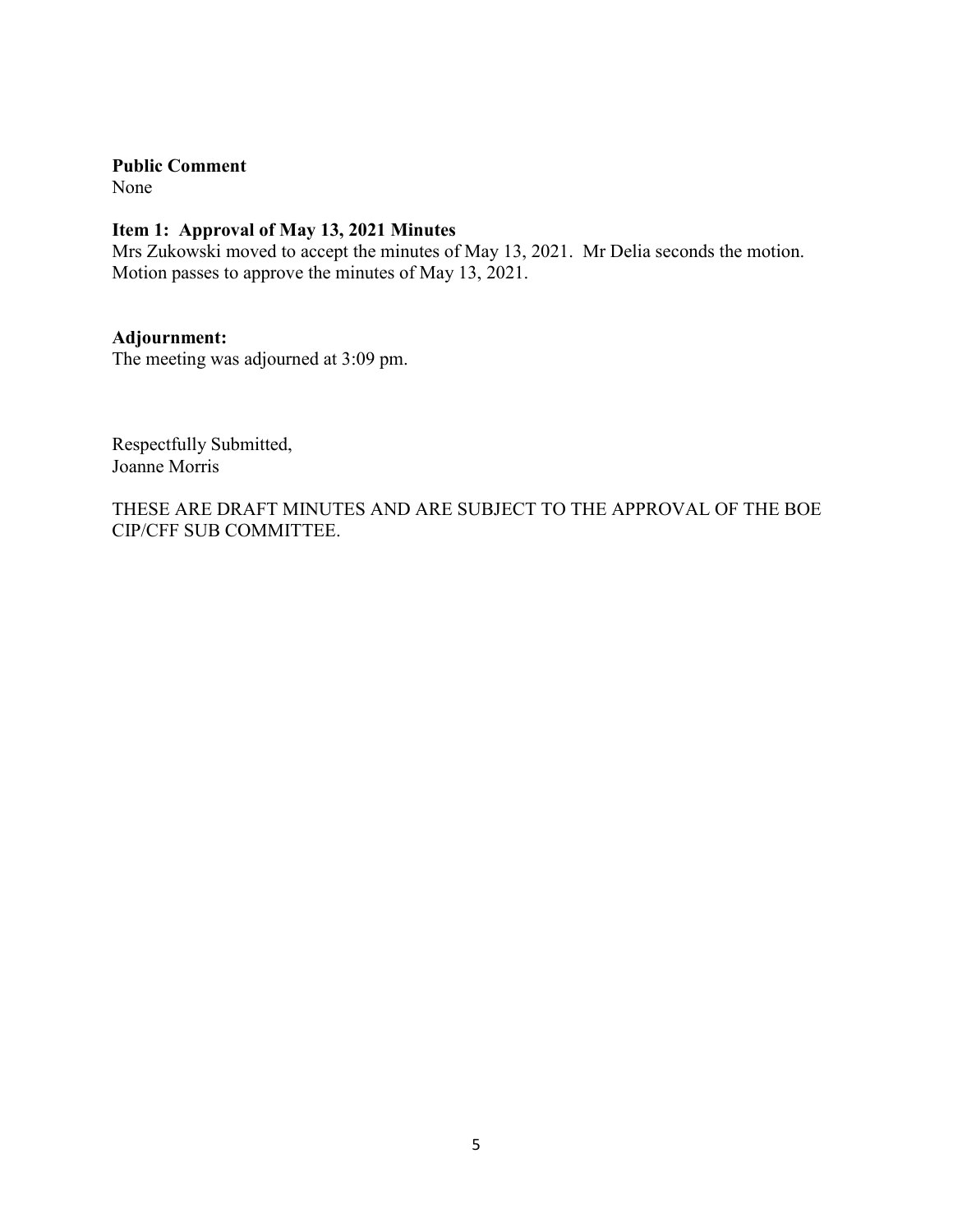#### NEWTOWN BOARD OF EDUCATION SUMMARY - CAPITAL IMPROVEMENT PLAN 2022/23 TO 2026/27

|                       | <b>INITIAL FIVE YEARS</b> |                                                                        | Year 1                     | Year 2                      | <b>NO BONDING</b><br>Year <sub>3</sub> | Year 4                            | Year 5  |                            |                              |
|-----------------------|---------------------------|------------------------------------------------------------------------|----------------------------|-----------------------------|----------------------------------------|-----------------------------------|---------|----------------------------|------------------------------|
| CIP<br>Item#          | Location                  | <b>Description of Project</b>                                          | 2022/23                    | 2023/24                     | 2024/25                                | 2025/26                           | 2026/27 |                            | <b>TOTALS</b>                |
| 1                     | Hawley Elem.              | Ventilation, HVAC Renovations                                          | \$2,500,000                | \$4,000,000                 |                                        |                                   |         | \$                         | 6,500,000                    |
| 10                    | Middle Gate Elem.         | Window replacement (design)                                            |                            |                             |                                        | \$                                | 100,000 | <b>S</b>                   |                              |
| 11                    |                           | Window replacement (install)                                           |                            |                             |                                        |                                   | s       | 1,000,000                  |                              |
| 13                    |                           | Bathroom renovations (2 staff, 2 student)                              |                            |                             |                                        |                                   | s       | 200,000<br>'S              | 1,300,000                    |
| $\overline{2}$        | Head O'Meadow             | Boilers, VFDs, Water Heater<br>Replace Condensing Units, Piping, Coils | \$<br>424,500              | \$<br>600,000               |                                        |                                   |         | s                          | 1,024,500                    |
| $\boldsymbol{\Delta}$ |                           | Reed Intermediate Replace Chiller, Upgrade BMS controls/VAVs, Fence    | \$<br>750,000              |                             |                                        |                                   |         | $\bullet$                  | 750,000                      |
| 5                     | Middle School             | Engineering for HVAC Improvements                                      |                            | \$<br>400,000               |                                        |                                   |         |                            |                              |
| 7                     | Middle School             | <b>HVAC Improvements</b>                                               |                            |                             |                                        | Ś<br>6,000,000                    |         | s                          | 6,400,000                    |
| 3                     | High School               | HVAC Replacements A-wing (incl VAV upgrades)                           | <sup>\$</sup><br>850,000   | $\mathfrak{s}$<br>÷.        |                                        |                                   |         |                            |                              |
| 6                     | <b>High School</b>        | HVAC Replacements B-wing (incl VAV upgrades)                           |                            | \$<br>850,000               |                                        |                                   |         |                            |                              |
| 9                     | High School               | Replace F-wing chiller                                                 |                            |                             |                                        |                                   | s.      | 500,000                    |                              |
| 12                    | High School               | HVAC Replacements (Pool area)                                          |                            |                             |                                        |                                   | \$      | 400,000                    |                              |
| 8                     | High School               | Re-roof BUR areas (B-wing, Pool, Gym, 17000sf)                         |                            |                             |                                        |                                   | \$      | 450,000<br>S               | 3,050,000                    |
|                       |                           | TOTAL COSTS OF ALL PROJECTS<br>TOTAL TO BE BONDED                      | \$4,524,500<br>\$4,524,500 | \$ 5,850,000<br>\$5,850,000 |                                        | \$<br>6,100,000<br>S<br>6,100,000 |         | \$2,550,000<br>\$2,550,000 | \$19,024,500<br>\$19,024,500 |
|                       |                           |                                                                        |                            |                             |                                        |                                   |         |                            |                              |

Eligibility for project inclusion on the CIP is that the cost must exceed \$200,000.<br>2017-18 Reimbursement rate 36.43%

 $\bar{\nu}$ 

Construction inflation estimate 6.0%

 $1 - 275 - 1$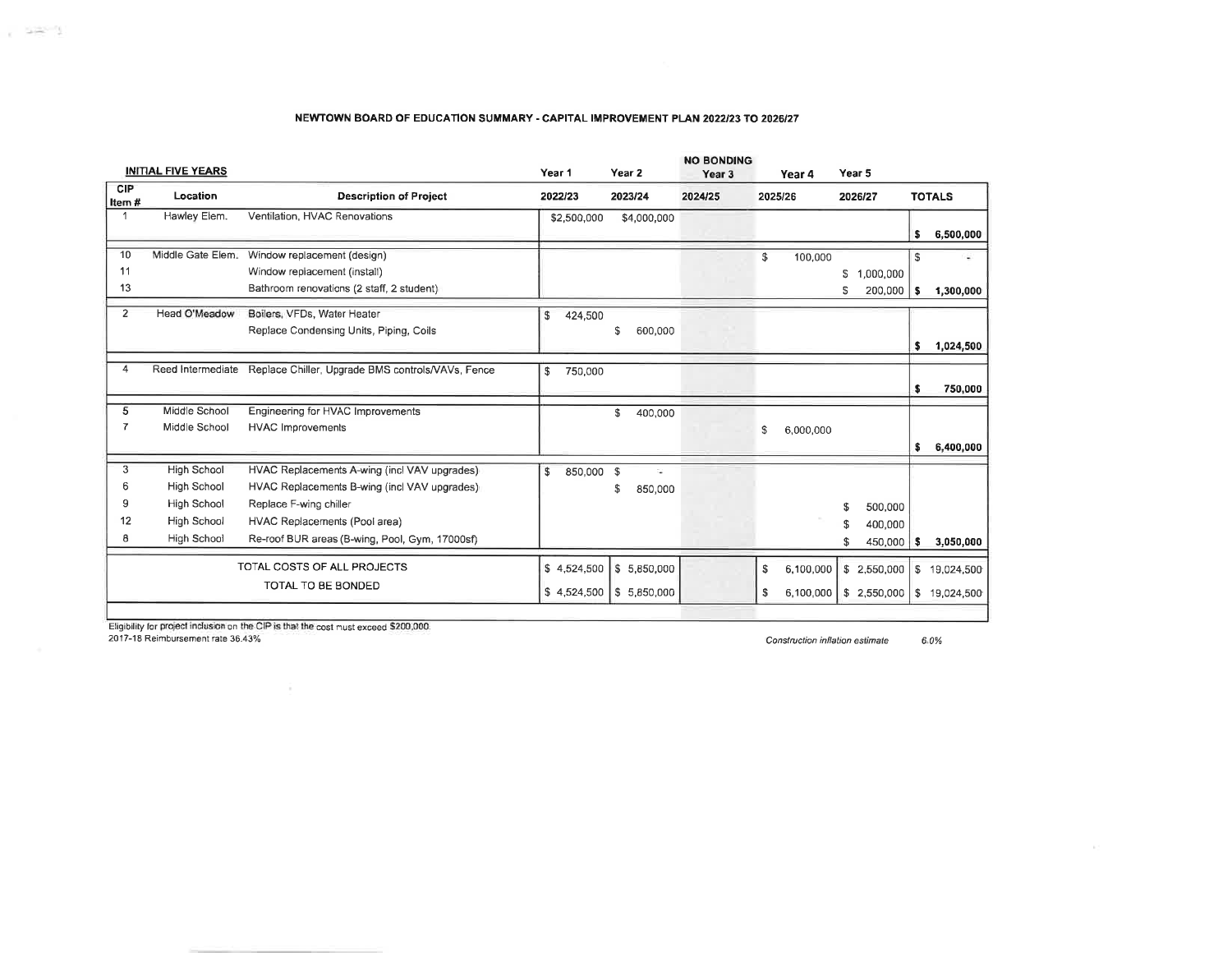#### NEWTOWN BOARD OF EDUCATION SUMMARY - CAPITAL IMPROVEMENT PLAN 2027/28 TO 2031/32

 $\rho^{-\frac{1}{2}}\omega^{2-\frac{1}{2}}$ 

|              | <b>SECOND FIVE YEARS</b> |                                                                            | Year <sub>6</sub> | Year 7      | <b>NO BONDING</b><br>Year <sub>8</sub> | Year 9      | Year 10   |               |
|--------------|--------------------------|----------------------------------------------------------------------------|-------------------|-------------|----------------------------------------|-------------|-----------|---------------|
| CIP<br>Item# | Location                 | <b>Description of Project</b>                                              | 2026/27           | 2027/28     | 2028/29                                | 2029/30     | 2030/31   | <b>TOTALS</b> |
|              | Hawley Elem              | Re-roof 1997 wing (BUR, 18500sf)                                           | \$500,000         |             |                                        |             |           |               |
|              |                          | Repave entire parking lot, curbing, sidewalks (80000sf)                    |                   | \$275,000   |                                        |             |           |               |
|              |                          |                                                                            |                   |             |                                        |             |           | \$775,000     |
|              | Sandy Hook Elem.         |                                                                            |                   |             |                                        |             |           |               |
|              | Middle Gate Elem.        | Repave entire parking lot, curbing, sidewalks (69000sf)                    | \$250,000         |             |                                        |             |           |               |
|              |                          | HVAC design                                                                |                   | \$150,000   |                                        |             |           |               |
|              |                          | <b>HVAC Improvements</b>                                                   |                   |             |                                        | \$2,000,000 |           |               |
|              |                          |                                                                            |                   |             |                                        |             |           | \$2,400,000   |
|              | Head O'Meadow            | Roof restoration (66500sf)                                                 |                   |             |                                        |             | \$400,000 |               |
|              |                          | Repave entire parking lot, curbing, sidewalks (90000sf)                    | \$300,000         |             |                                        |             |           |               |
|              |                          |                                                                            |                   |             |                                        |             |           | \$700,000     |
|              |                          | Reed Intermediate Repave entire parking lot, curbing, sidewalks (162000sf) |                   | \$525,000   |                                        |             |           |               |
|              |                          |                                                                            |                   |             |                                        |             |           | \$525,000     |
|              | Middle School            | Repave entire parking lot, curbing, sidewalks (174000sf)                   | \$575,000         |             |                                        |             |           |               |
|              |                          |                                                                            |                   |             |                                        |             |           | \$575,000     |
|              | <b>High School</b>       | Replace Windows (B-wing) design                                            |                   | \$50,000    |                                        |             |           |               |
|              |                          | Replace Windows (B-wing) install                                           |                   |             |                                        | \$400,000   |           |               |
|              |                          |                                                                            |                   |             |                                        |             |           | \$450,000     |
|              |                          | TOTAL COSTS OF ALL PROJECTS                                                | \$1,625,000       | \$1,000,000 |                                        | \$2,400,000 | \$400,000 | \$5,425,000   |
|              |                          | TOTAL TO BE BONDED                                                         | \$1,625,000       | \$1,000,000 |                                        | \$2,400,000 | \$400,000 | \$5,425,000   |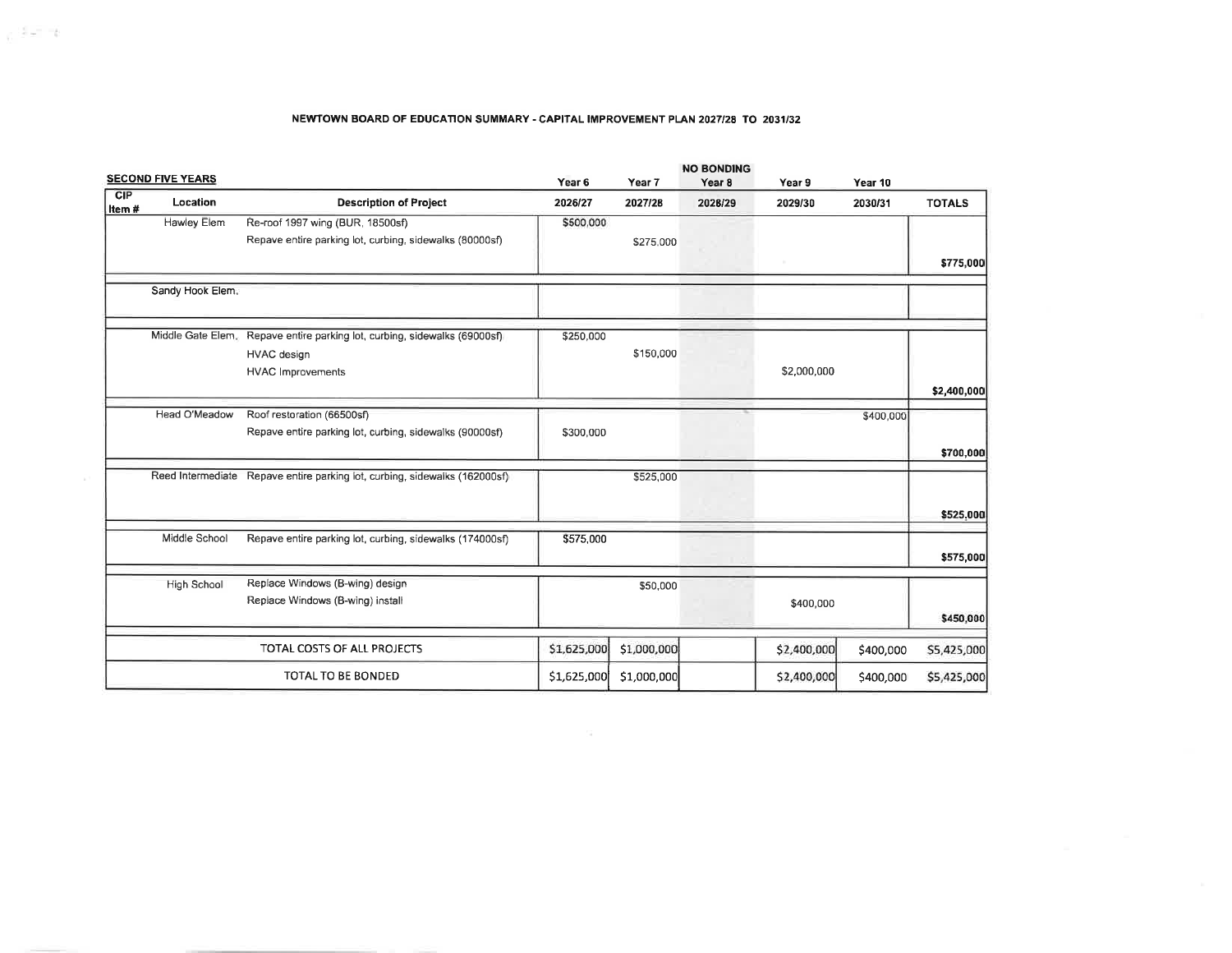$\frac{1}{2}$ 

- an ing

| <b>OBJECT</b> | <b>CODE EXPENSE CATEGORY</b>     |    | <b>EXPENDED</b><br>2019 - 2020 |       | 2020 - 2021<br><b>APPROVED</b><br><b>BUDGET</b> | <b>YTD</b><br><b>TRANSFERS</b><br>2020 - 2021 | <b>CURRENT</b><br><b>BUDGET</b> |        | <b>YTD</b><br><b>EXPENDITURE</b> |       | <b>ENCUMBER</b> |       | <b>BALANCE</b> |          | <b>ANTICIPATED</b><br><b>OBLIGATIONS</b> | <b>FINAL</b><br><b>BALANCE</b> | %<br><b>EXP</b> |
|---------------|----------------------------------|----|--------------------------------|-------|-------------------------------------------------|-----------------------------------------------|---------------------------------|--------|----------------------------------|-------|-----------------|-------|----------------|----------|------------------------------------------|--------------------------------|-----------------|
|               | <b>GENERAL FUND BUDGET</b>       |    |                                |       |                                                 |                                               |                                 |        |                                  |       |                 |       |                |          |                                          |                                |                 |
| 100           | <b>SALARIES</b>                  |    |                                |       | \$ 49,586,526 \$ 51,044,554 \$                  |                                               | 16,223 \$ 51,060,777 \$         |        | 51,132,574 \$                    |       | 3,850 S         |       | $(75,647)$ \$  |          | $\Rightarrow$ S                          | (75, 647)                      | 100 15%         |
| 200           | <b>EMPLOYEE BENEFITS</b>         |    |                                |       | \$ 11,126,524 \$ 11,435,283 \$                  |                                               | $-$ \$ 11,435,283 \$            |        | 11,442,647 S                     |       |                 | $- S$ | $(7,364)$ \$   |          | $-5$                                     | (7,364)                        | 100.06%         |
| 300           | <b>PROFESSIONAL SERVICES</b>     | S  | 659,940 \$                     |       | 751,382 S                                       | $(39,550)$ \$                                 | 711,832 \$                      |        | 557,052 \$                       |       | $8,293$ \$      |       | 146,487 \$     |          | $-$ S                                    | 146,487                        | 79.42%          |
| 400           | PURCHASED PROPERTY SERV.         | \$ | 2,304,638 \$                   |       | 1,884,463 \$                                    | $- S$                                         | 1,884,463 \$                    |        | 1,790,618 \$                     |       | $30,620$ \$     |       | $63,225$ \$    |          | - S                                      | 63,225                         | 96.64%          |
| 500           | <b>OTHER PURCHASED SERVICES</b>  | S. | 8,823,709 \$                   |       | 9,314,942 \$                                    | 66,675 \$                                     | 9,381,617 \$                    |        | 9,097,604 \$                     |       | 75,228 S        |       | 208,785 \$     |          | $- S$                                    | 208,785                        | 97.77%          |
| 600           | <b>SUPPLIES</b>                  | S. | 3,347,825 \$                   |       | 3,498,335 \$                                    | 58,952 \$                                     | 3,557,287 \$                    |        | 3,366,458 \$                     |       | 89,468 \$       |       | $101,361$ \$   |          | $-$ S                                    | 101,361                        | 97.15%          |
| 700           | <b>PROPERTY</b>                  | s. | 831,904 \$                     |       | 549,402 \$                                      | $- S$                                         | 549,402 \$                      |        | 805,226 \$                       |       | 158,236 \$      |       | $(414,060)$ S  |          | $=$ $\mathbf{s}$                         | (414,060)                      | 175 37%         |
| 800           | <b>MISCELLANEOUS</b>             | s  | 66,090 S                       |       | 73,415 S                                        | $(2,300)$ \$                                  | $71,115$ \$                     |        | 66,663 \$                        |       |                 | $- S$ | $4,452$ \$     |          | $=$ S                                    | 4,452                          | 93.74%          |
| 910           | <b>SPECIAL ED CONTINGENCY</b>    | S. |                                | $- S$ | 100,000 \$                                      | $(100,000)$ \$                                |                                 | $-$ \$ |                                  | $- S$ |                 | $-5$  |                | $\sim$ S | $-5$                                     | $\sim$                         | #DIV/0!         |
|               | <b>TOTAL GENERAL FUND BUDGET</b> |    |                                |       | \$ 76,747,157 \$ 78,651,776 \$                  |                                               | $-$ \$ 78,651,776 \$            |        | 78,258,844 \$                    |       | 365.694 S       |       | 27,238 S       |          | $\sim S$                                 | 27,238                         | 99.97%          |
| 900           | <b>TRANSFER NON-LAPSING</b>      |    |                                |       |                                                 |                                               |                                 |        |                                  |       |                 |       |                |          |                                          |                                |                 |
|               | <b>GRAND TOTAL</b>               |    |                                |       | \$ 76,747,157 \$ 78,651,776 \$                  |                                               | $-$ \$ 78,651,776 \$            |        | 78,258,844 \$                    |       | 365,694 \$      |       | $27,238$ \$    |          | $- S$                                    | 27,238                         | 99.97%          |
|               |                                  |    |                                |       |                                                 |                                               |                                 |        |                                  |       |                 |       |                |          |                                          | 0.035%                         |                 |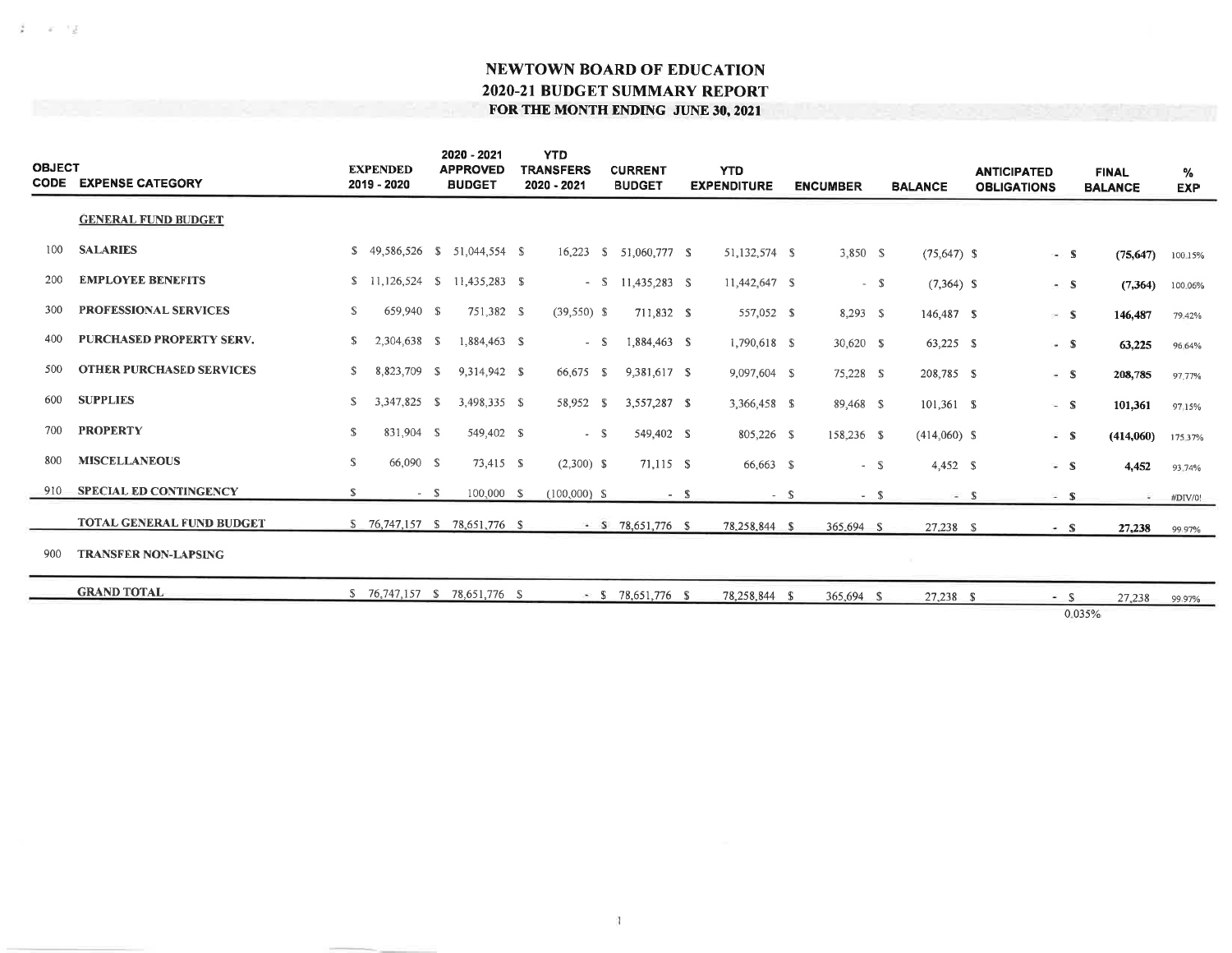| <b>OBJECT</b> | <b>CODE EXPENSE CATEGORY</b>           |              | <b>EXPENDED</b><br>2019 - 2020 | 2020 - 2021<br><b>APPROVED</b><br><b>BUDGET</b> | <b>YTD</b><br><b>TRANSFERS</b><br>2020 - 2021 |     | <b>CURRENT</b><br><b>BUDGET</b> | <b>YTD</b><br><b>EXPENDITURE</b> | <b>ENCUMBER</b>             |          | <b>BALANCE</b>  |    | <b>ANTICIPATED</b><br><b>OBLIGATIONS</b> |              | <b>FINAL</b><br><b>BALANCE</b> | %<br><b>EXP</b> |
|---------------|----------------------------------------|--------------|--------------------------------|-------------------------------------------------|-----------------------------------------------|-----|---------------------------------|----------------------------------|-----------------------------|----------|-----------------|----|------------------------------------------|--------------|--------------------------------|-----------------|
|               |                                        |              |                                |                                                 |                                               |     |                                 |                                  |                             |          |                 |    |                                          |              |                                |                 |
| 100           | <b>SALARIES</b>                        |              |                                |                                                 |                                               |     |                                 |                                  |                             |          |                 |    |                                          |              |                                |                 |
|               | Administrative Salaries                | S.           | 4,163,820 \$                   | 4,160,309 \$                                    | 11,430                                        | -S  | 4,171,739 \$                    | 4,186,380 S                      | $\sim$                      | -S       | $(14,641)$ \$   |    | $\ddot{\phantom{1}}$                     | s            | (14, 641)                      | 100 35%         |
|               | Teachers & Specialists Salaries        |              | $$31,619,798$ \;               | 32,219,745 \$                                   | $(19,930)$ \$                                 |     | 32,199,815 \$                   | 32,684,013 \$                    | ×.                          | -S       | $(484, 198)$ \$ |    | ×                                        | -S           | (484, 198)                     | 101 50%         |
|               | Early Retirement                       | S            | 32,000 \$                      | 16,000 S                                        | $\sim$                                        | -S  | 16,000 \$                       | 16,000 S                         | $\overline{a}$              | s        |                 | -S | $\sim$                                   | -S           | ٠                              | 100 00%         |
|               | Continuing Ed./Summer School           | S            | 92,408 S                       | 93,096 \$                                       | $\sim$                                        | -S  | 93.096 S                        | 72,844 S                         | ۰                           | -S       | 20,253 \$       |    | $\bullet$                                | -S           | 20,253                         | 78.25%          |
|               | Homebound & Tutors Salaries            | S            | 88,213 S                       | 185,336 S                                       |                                               | - S | 185,336 \$                      | 78.691 S                         | $\ddot{\phantom{1}}$        | -S       | 106,645 \$      |    | $\sim$                                   | <sup>S</sup> | 106,645                        | 42.46%          |
|               | Certified Substitutes                  | s.           | 548,648 \$                     | 698,193 \$                                      | $(15,000)$ S                                  |     | 683,193 S                       | 750,567 S                        | 3,000 S                     |          | $(70, 374)$ \$  |    | ÷                                        | -S           | (70, 374)                      | 110.30%         |
|               | Coaching/Activities                    | S.           | 643,256 \$                     | 656,571 \$                                      |                                               | -S  | 656,571 \$                      | 624,714 \$                       | ۰                           | -S       | 31,857 \$       |    | Э.                                       | $\mathbb{S}$ | 31,857                         | 95.15%          |
|               | Staff & Program Development            | \$           | 173,319 \$                     | 143,517 S                                       | 41,585 S                                      |     | 185,102 \$                      | 168,862 \$                       | 850 S                       |          | 15,390 S        |    | $\overline{\phantom{a}}$                 | -S           | 15,390                         | 91.69%          |
|               | <b>CERTIFIED SALARIES</b>              |              | $$37,361,462$ S                | 38,172,767 \$                                   |                                               |     | 18,085 \$ 38,190,852 \$         | 38,582,071 \$                    | 3,850 S                     |          | $(395,069)$ \$  |    | $\sim$                                   | -S           | (395,069)                      | 101 03%         |
|               | Supervisors & Technology Salaries      | S.           | 917,739 \$                     | 945,154 \$                                      | 72,013 \$                                     |     | $1,017,167$ \$                  | 1,017,628 \$                     | $\sim$                      | -S       | $(461)$ \$      |    | $\sim$                                   | -S           | (461)                          | 100.05%         |
|               | Clerical & Secretarial Salaries        | S            | 2,310,741 \$                   | 2,362,981 \$                                    | $(69,514)$ \$                                 |     | 2,293,467 \$                    | 2,286,001 \$                     | $\mathcal{L}_{\mathcal{A}}$ | -S       | 7,466 S         |    | $\equiv$                                 | S            | 7,466                          | 99.67%          |
|               | <b>Educational Assistants</b>          | S            | 2,743,151 \$                   | 2,875,564 \$                                    | $(23, 630)$ \$                                |     | 2,851,934 \$                    | 2.679,741 \$                     |                             | -S       | 172,193 S       |    | $\overline{a}$                           | -S           | 172,193                        | 93.96%          |
|               | Nurses & Medical Advisors              | S.           | 764,244 \$                     | 801,532 S                                       | 58,592 \$                                     |     | 860,124 \$                      | 872,353 \$                       | $\overline{a}$              | -S       | $(12, 229)$ \$  |    |                                          | <sup>S</sup> | (12, 229)                      | 101.42%         |
|               | Custodial & Maint, Salaries            | S            | 3,144,919 \$                   | 3,263,032 \$                                    | $\overline{\phantom{a}}$                      | -S  | 3,263,032 \$                    | 3,156,782 S                      | $\sim$                      | -S       | 106,250 \$      |    | $\ddot{\phantom{1}}$                     | -S           | 106,250                        | 96.74%          |
|               | Non-Certied Adj & Bus Drivers Salaries | S            | $22,043$ \$                    | 81,607 \$                                       | $(56,022)$ \$                                 |     | 25,585 \$                       | 10,597 \$                        | $\mathcal{L}_{\mathcal{L}}$ | -S       | 14,988 S        |    | $\sim$                                   | <sup>S</sup> | 14,988                         | 41.42%          |
|               | Career/Job Salaries                    | S            | 117,954 S                      | 183,209 S                                       | $(32, 281)$ S                                 |     | 150,928 S                       | 53,746 S                         | $\sim$                      | - \$     | 97,183 S        |    | . .                                      | <b>S</b>     | 97,183                         | 35.61%          |
|               | Special Education Svcs Salaries        | $\mathbb{S}$ | 1,224,685 \$                   | 1,355,856 \$                                    | 48,980 \$                                     |     | 1,404,836 \$                    | 1,364,876 \$                     | $-$ \$                      |          | 39,960 \$       |    | $=$ \$                                   |              | 39,960                         | 97 16%          |
|               | Security Salaries & Attendance         | S            | 594,071 \$                     | 621,957 \$                                      | $\sim$                                        | S   | 621,957 \$                      | 596,036 \$                       | $-$ S                       |          | 25,921 \$       |    |                                          | - S          | 25,921                         | 95 83%          |
|               | Extra Work - Non-Cert.                 | <sup>S</sup> | 141,823 \$                     | 115,447 \$                                      | $\sim$                                        | -S  | 115,447 \$                      | 146,562 \$                       | market in                   | - \$     | $(31, 115)$ \$  |    | ¥.                                       | <b>S</b>     | (31, 115)                      | 126,95%         |
|               | Custodial & Maint, Overtime            | S            | 214,479 \$                     | 233,448 \$                                      | $\sim$                                        | S   | 233,448 \$                      | 359,759 S                        | a.                          | -S       | $(126,311)$ S   |    | ۰                                        | -S           | (126,311)                      | 154.11%         |
|               | Civic Activities/Park & Rec.           | $\mathbf{s}$ | 29,216 \$                      | 32,000 \$                                       | $\sim$                                        | -S  | 32,000 S                        | $6,423$ \$                       | technology                  | -S       | 25,577 \$       |    | ÷                                        | -S           | 25,577                         | 20 07%          |
|               | NON-CERTIFIED SALARIES                 |              |                                | 12,871,787 \$                                   | $(1,862)$ \$                                  |     | 12,869,925 S                    | 12,550,504 \$                    | $\omega$                    | <b>S</b> | 319,421 \$      |    | er i                                     | -S           | 319,421                        | 97 52%          |
|               | <b>SUBTOTAL SALARIES</b>               |              | S 49,586,526 S 51,044,554 S    |                                                 |                                               |     | 16,223 S 51,060,777 S           | 51,132,574 S                     | 3,850 S                     |          | $(75, 647)$ \$  |    | ×.                                       | <b>S</b>     | (75.647)                       | 100.15%         |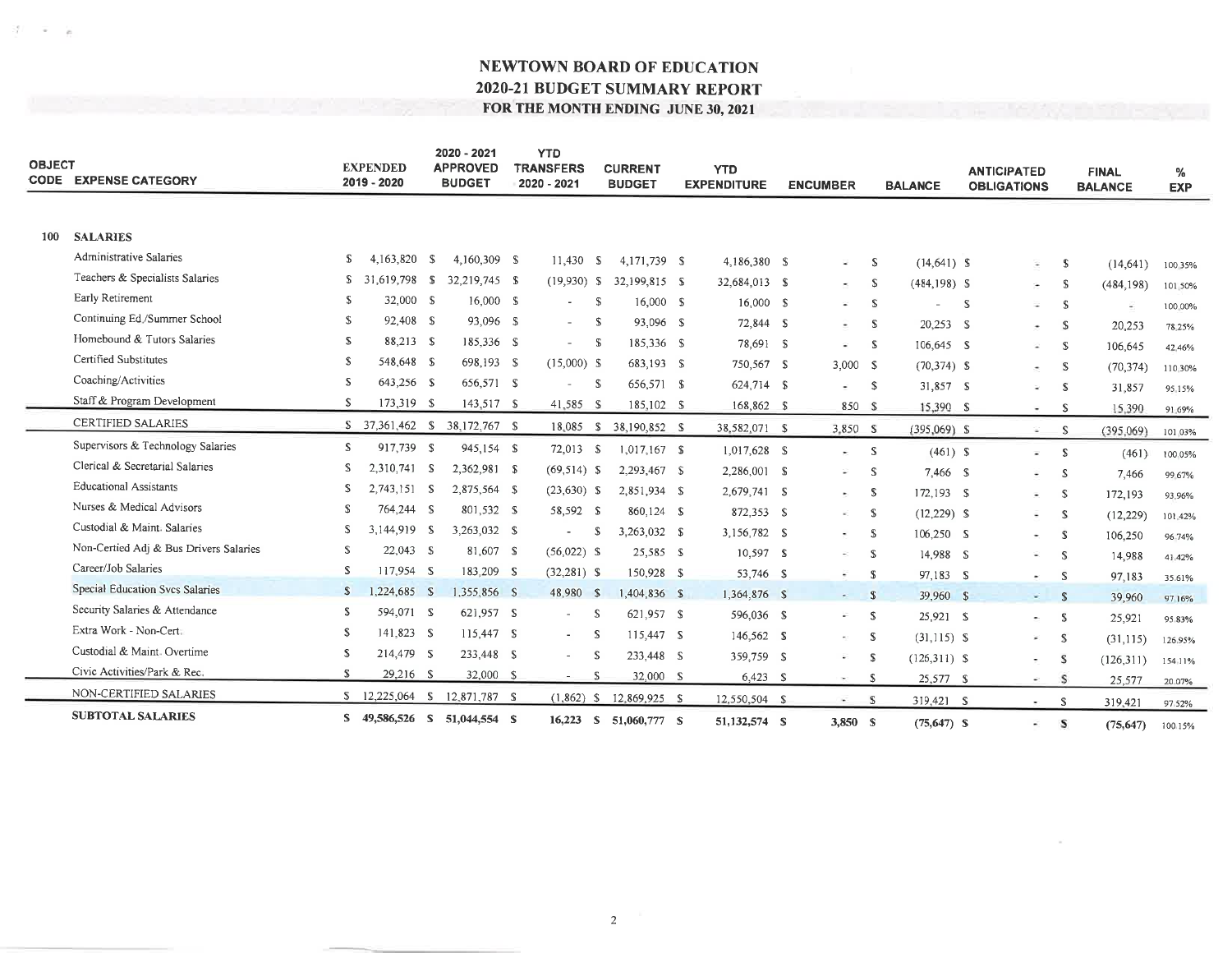| <b>OBJECT</b> | <b>CODE EXPENSE CATEGORY</b>        |    | <b>EXPENDED</b><br>2019 - 2020 | 2020 - 2021<br><b>APPROVED</b><br><b>BUDGET</b> |              | <b>YTD</b><br><b>TRANSFERS</b><br>2020 - 2021 |     | <b>CURRENT</b><br><b>BUDGET</b> |   | <b>YTD</b><br><b>EXPENDITURE</b> |    | <b>ENCUMBER</b> |              | <b>BALANCE</b> |              | <b>ANTICIPATED</b><br><b>OBLIGATIONS</b> |              | <b>FINAL</b><br><b>BALANCE</b> | %<br><b>EXP</b> |
|---------------|-------------------------------------|----|--------------------------------|-------------------------------------------------|--------------|-----------------------------------------------|-----|---------------------------------|---|----------------------------------|----|-----------------|--------------|----------------|--------------|------------------------------------------|--------------|--------------------------------|-----------------|
| 200           | <b>EMPLOYEE BENEFITS</b>            |    |                                |                                                 |              |                                               |     |                                 |   |                                  |    |                 |              |                |              |                                          |              |                                |                 |
|               |                                     |    |                                |                                                 |              |                                               |     |                                 |   |                                  |    |                 |              |                |              |                                          |              |                                |                 |
|               | Medical & Dental Expenses           | S  | 8,051,502 \$                   | 8,289,180 S                                     |              | $\omega$ .                                    | S   | 8,289,180 S                     |   | 8.282,131 \$                     |    | $-5$            |              | 7,049 \$       |              | ¥.                                       | <sup>S</sup> | 7,049                          | 99.91%          |
|               | Life Insurance                      | S  | 86,352 S                       | 86,760 S                                        |              | æ.                                            | -S  | 86,760 S                        |   | 87,146 \$                        |    | $-5$            |              | $(386)$ \$     |              | $-5$                                     |              | (386)                          | 100.44%         |
|               | FICA & Medicare                     | S. | 1,523,488 \$                   | 1,602,597 \$                                    |              | $\mathcal{L}^{\mathcal{L}}$                   | -S  | 1.602.597 \$                    |   | 1,590,115 \$                     |    | $\sim$ s        |              | 12,482 \$      |              | $- S$                                    |              | 12,482                         | 99.22%          |
|               | Pensions                            | s. | 863,104 \$                     | 913,394 S                                       |              | e :                                           | -S  | 913,394 S                       |   | 932,839 \$                       |    | $\sim$ S        |              | $(19, 445)$ \$ |              | $\sim$ S                                 |              | (19, 445)                      | 102.13%         |
|               | Unemployment & Employee Assist.     | S  | 122,970 \$                     | 82,000 \$                                       |              | W.                                            | -S  | 82,000 \$                       |   | 104.314 \$                       |    | $-$ S           |              | $(22, 314)$ \$ |              | s.                                       | $\mathbb{S}$ | (22, 314)                      | 127,21%         |
|               | Workers Compensation                | S. | 479,108 \$                     | 461,352 S                                       |              | $\omega$                                      | -S  | 461,352 \$                      |   | 446,103 \$                       |    | $-5$            |              | 15,249 S       |              | $\sim$ S                                 |              | 15,249                         | 96.69%          |
|               | <b>SUBTOTAL EMPLOYEE BENEFITS</b>   |    |                                | \$ 11,126,524 \$ 11,435,283 \$                  |              | ÷.                                            | S.  | 11,435,283 S                    |   | 11,442,647 S                     |    | $-S$            |              | $(7,364)$ S    |              | $\ddot{\phantom{0}}$                     | $\mathbf{s}$ | (7, 364)                       | 100.06%         |
|               |                                     |    |                                |                                                 |              |                                               |     |                                 |   |                                  |    |                 |              |                |              |                                          |              |                                |                 |
| 300           | PROFESSIONAL SERVICES               |    |                                |                                                 |              |                                               |     |                                 |   |                                  |    |                 |              |                |              |                                          |              |                                |                 |
|               | Professional Services               | s  | 500.341 \$                     | 559,102 \$                                      |              | $\overline{\phantom{a}}$                      | -S  | 559,102 S                       |   | 460,790 \$                       |    | 7,900 \$        |              | 90,412 \$      |              | $\sim$                                   | -S.          | 90,412                         | 83 83%          |
|               | Professional Educational Serv.      | S. | 159,599 \$                     | 192,280 \$                                      |              | $(39.550)$ \$                                 |     | 152,730 S                       |   | 96,262 \$                        |    | 393 \$          |              | 56,075 S       |              | $\sim$                                   | -S           | 56,075                         | 63 28%          |
|               | <b>SUBTOTAL PROFESSIONAL SERV.</b>  | s  | 659,940 S                      | 751,382 S                                       |              | $(39,550)$ S                                  |     | 711,832 S                       |   | 557,052 S                        |    | 8.293 S         |              | 146,487 S      |              | ÷.                                       | $\mathbb{S}$ | 146,487                        | 79.42%          |
|               |                                     |    |                                |                                                 |              |                                               |     |                                 |   |                                  |    |                 |              |                |              |                                          |              |                                |                 |
| 400           | <b>PURCHASED PROPERTY SERV.</b>     |    |                                |                                                 |              |                                               |     |                                 |   |                                  |    |                 |              |                |              |                                          |              |                                |                 |
|               | Buildings & Grounds Contracted Svc. | S. | 716.095 \$                     | 664,859 \$                                      |              | $\sim$                                        | -S  | 664,859 \$                      |   | 635,010 \$                       |    | $-5$            |              | 29,849 S       |              | $\ddot{\phantom{1}}$                     | - S          | 29,849                         | 95.51%          |
|               | Utility Services - Water & Sewer    | S  | 134,403 \$                     | 146,945 \$                                      |              | $\overline{\phantom{a}}$                      | -S  | 146,945 \$                      |   | 98,263 \$                        |    | $\sim$          | $\mathbb{S}$ | 48,682 S       |              | $-5$                                     |              | 48,682                         | 66.87%          |
|               | Building, Site & Emergency Repairs  | s  | 503,227 \$                     | 460,850 \$                                      |              | $\sim$                                        | -S  | 460,850 S                       |   | 511,390 \$                       |    | $2,518$ \$      |              | $(53,058)$ \$  |              | z.                                       | <b>S</b>     | (53,058)                       | 111.51%         |
|               | Equipment Repairs                   | S  | 283.175 S                      | 351,506 \$                                      |              | $\mathcal{L}$                                 | -S  | 351,506 \$                      |   | 284,121 \$                       |    | 28,102 \$       |              | 39,283 \$      |              | ٠.                                       | $\mathbf{s}$ | 39,283                         | 88.82%          |
|               | Rentals - Building & Equipment      | s  | 268,547 \$                     | 260,303 \$                                      |              | CH.                                           | - S | 260,303 \$                      |   | 261,834 \$                       |    |                 | -S           | $(1,531)$ \$   |              | ÷.                                       | $\mathbf{s}$ | (1, 531)                       | 100.59%         |
|               | Building & Site Improvements        | S. | 399,191 S                      | $\overline{\phantom{a}}$                        | <sub>S</sub> | $\sim$                                        | -S  | $\sim$                          | S | $\sim$                           | -S | $\sim$          | -S           | $\sim$         | <sup>S</sup> | $\sim$                                   | <b>S</b>     | ×.                             |                 |
|               | <b>SUBTOTAL PUR. PROPERTY SERV.</b> | S  | 2,304,638 \$                   | 1,884,463 \$                                    |              | $\sim$                                        | S   | 1,884,463 \$                    |   | 1,790,618 S                      |    | 30,620 S        |              | 63,225 S       |              | a.                                       | S            | 63,225                         | 96.64%          |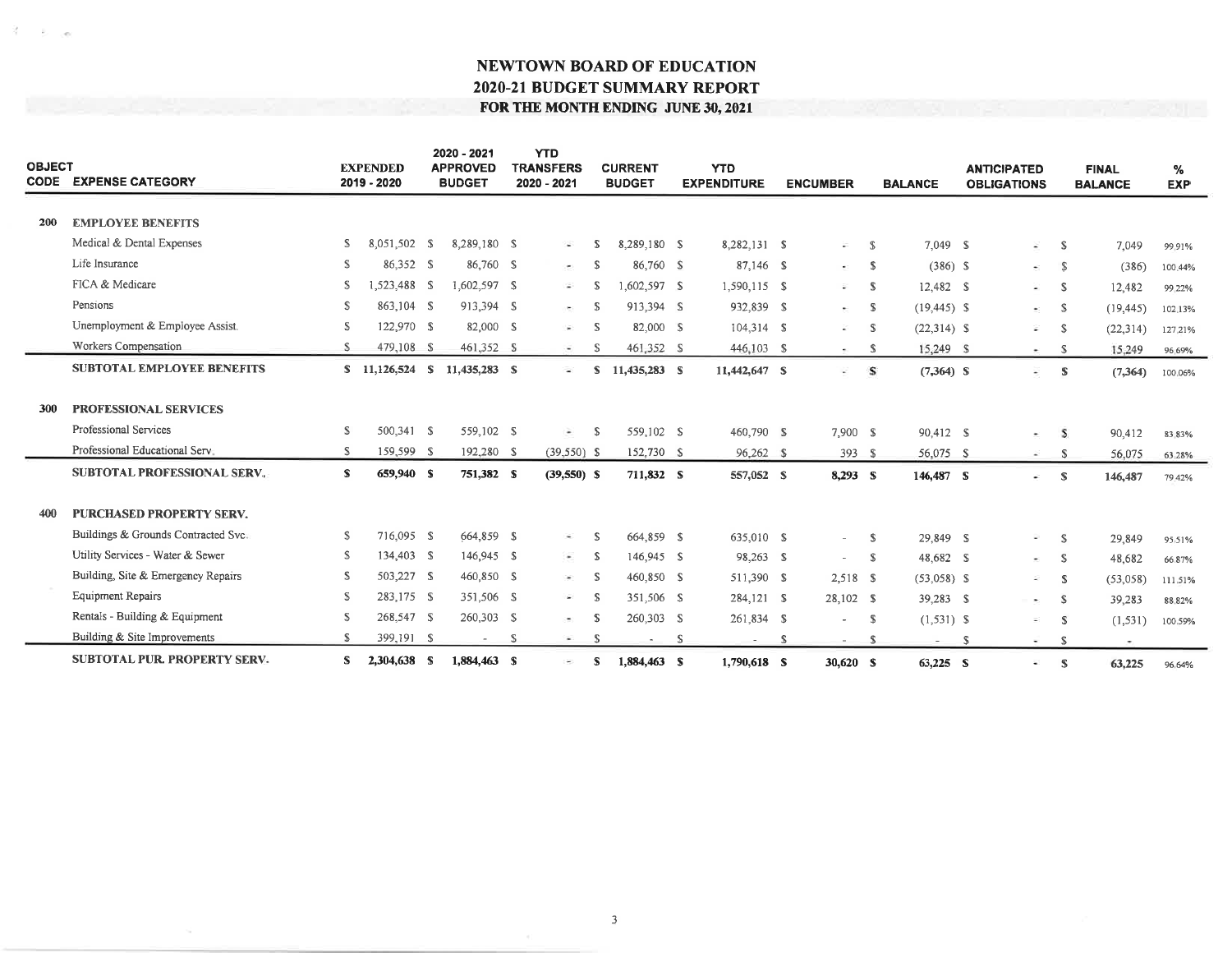| <b>OBJECT</b><br><b>CODE</b> | <b>EXPENSE CATEGORY</b>             |              | <b>EXPENDED</b><br>2019 - 2020 |               | 2020 - 2021<br><b>APPROVED</b><br><b>BUDGET</b> | <b>YTD</b><br><b>TRANSFERS</b><br>2020 - 2021 |              | <b>CURRENT</b><br><b>BUDGET</b> | <b>YTD</b><br><b>EXPENDITURE</b> | <b>ENCUMBER</b> |              | <b>BALANCE</b>  | <b>ANTICIPATED</b><br><b>OBLIGATIONS</b> |      | <b>FINAL</b><br><b>BALANCE</b> | %<br><b>EXP</b> |  |
|------------------------------|-------------------------------------|--------------|--------------------------------|---------------|-------------------------------------------------|-----------------------------------------------|--------------|---------------------------------|----------------------------------|-----------------|--------------|-----------------|------------------------------------------|------|--------------------------------|-----------------|--|
| 500                          | <b>OTHER PURCHASED SERVICES</b>     |              |                                |               |                                                 |                                               |              |                                 |                                  |                 |              |                 |                                          |      |                                |                 |  |
|                              | Contracted Services                 | s            | 750,419 \$                     |               | 669,215 \$                                      | $(24,225)$ \$                                 |              | 644,990 \$                      | 969,197 \$                       | 13,039 \$       |              | $(337, 246)$ S  | $\sim$                                   | - \$ | (337, 246)                     | 152.29%         |  |
|                              | <b>Transportation Services</b>      | S.           | 3,827,061                      | $\mathcal{S}$ | 4,457,135 \$                                    | $\sim$                                        | $\mathbb{S}$ | 4,457,135 S                     | 4,015,701 \$                     | $- S$           |              | 441,434 \$      | $=$ $S$                                  |      | 441,434                        | 90.10%          |  |
|                              | Insurance - Property & Liability    | S            | 378,323 S                      |               | 378,032 S                                       | $\sim$                                        | -S           | 378,032 \$                      | 402,662 \$                       | $- S$           |              | $(24, 630)$ \$  | ÷.                                       | -S   | (24, 630)                      | 106,52%         |  |
|                              | Communications                      | S            | 142,944 \$                     |               | 146,872 \$                                      | $-5$                                          |              | 146,872 \$                      | 157,606 \$                       | $\sim 10^{-11}$ | $\mathbb{S}$ | $(10, 734)$ \$  | $\sim$ S                                 |      | (10, 734)                      | 107.31%         |  |
|                              | Printing Services                   | S.           | 24,637 \$                      |               | 31,040 \$                                       | $(500)$ \$                                    |              | 30,540 S                        | 22,893 \$                        | 2,440 S         |              | 5,207 \$        | $-$ S                                    |      | 5,207                          | 82.95%          |  |
|                              | Tuition - Out of District           | $\mathbb{S}$ | 3,527,920 \$                   |               | 3,399,851 \$                                    | 100,000 \$                                    |              | 3,499,851 \$                    | 3,371,916 \$                     | 59,749 \$       |              | 68,186 \$       | $- S$                                    |      | 68,186                         | 98.05%          |  |
|                              | Student Travel & Staff Mileage      | S            | 172,406 S                      |               | 232,797 S                                       | $(8,600)$ \$                                  |              | 224,197 S                       | 157,629 \$                       | $-$ S           |              | 66,568 \$       | $-$ S                                    |      | 66,568                         | 70.31%          |  |
|                              | SUBTOTAL OTHER PURCHASED SERV.      | S.           | 8,823,709 \$                   |               | 9.314.942 S                                     | 66,675                                        | $\mathbb{S}$ | 9,381,617 S                     | 9,097,604 S                      | 75,228 \$       |              | 208,785 S       | ÷.                                       | - S  | 208,785                        | 97.77%          |  |
| 600                          | <b>SUPPLIES</b>                     |              |                                |               |                                                 |                                               |              |                                 |                                  |                 |              |                 |                                          |      |                                |                 |  |
|                              | Instructional & Library Supplies    | S            | 805,612 \$                     |               | 801,275 S                                       | $(6,500)$ \$                                  |              | 794,775 S                       | 809,195 \$                       | 17,256 \$       |              | $(31,676)$ \$   | $\sim$                                   | -S   | (31,676)                       | 103.99%         |  |
|                              | Software, Medical & Office Supplies | S            | 212,777 S                      |               | 221,701 \$                                      | $\overline{\phantom{a}}$                      | -S           | 221,701 S                       | 197,858 \$                       | 16,428 \$       |              | $7,415$ \$      | $-5$                                     |      | 7,415                          | 96.66%          |  |
|                              | Plant Supplies                      | S.           | 423,659 S                      |               | 356,400 S                                       | $\overline{\phantom{a}}$                      | -S           | 356,400 S                       | 603,837 \$                       | 18,386 \$       |              | $(265, 823)$ \$ | A.                                       | - S  | (265, 823)                     | 174.59%         |  |
|                              | Electric                            | S            | $1,164,615$ S                  |               | 1,228,072 S                                     | $(130,000)$ \$                                |              | 1.098.072 \$                    | 801,953 \$                       | $\sim$          | - S          | 296,119 \$      | $-5$                                     |      | 296,119                        | 73.03%          |  |
|                              | Propane & Natural Gas               | S.           | 347,253 S                      |               | 431,350 S                                       | $\overline{\phantom{a}}$                      | -S           | 431,350 S                       | 357,556 \$                       | $-5$            |              | 73,794 \$       | $-5$                                     |      | 73,794                         | 82.89%          |  |
|                              | Fuel Oil                            | S            | 76,257 \$                      |               | 63,000 \$                                       | $-$                                           | - S          | 63,000 \$                       | 55,386 S                         | $\sim$ $-$      | <b>S</b>     | 7,614 \$        | $\sim$ S                                 |      | 7,614                          | 87.91%          |  |
|                              | Fuel for Vehicles & Equip.          | S            | 122,159 S                      |               | 205,031 \$                                      | $\overline{\phantom{a}}$                      | - S          | 205,031 \$                      | 158,506 \$                       | $2,343$ \$      |              | 44,182 \$       | a.                                       | - S  | 44,182                         | 78.45%          |  |
|                              | Textbooks                           | s.           | 195,495 S                      |               | 191,506 S                                       | 195,452 S                                     |              | 386,958 \$                      | 382,167 \$                       | 35,055 \$       |              | $(30, 264)$ \$  | $\omega$                                 | -S   | (30, 264)                      | 107 82%         |  |
|                              | SUBTOTAL SUPPLIES                   | S.           | 3,347,825 S                    |               | 3,498,335 S                                     | 58,952 \$                                     |              | 3,557,287 \$                    | 3.366.458 S                      | 89.468 S        |              | 101.361 S       | ×                                        | S    | 101,361                        | 97.15%          |  |